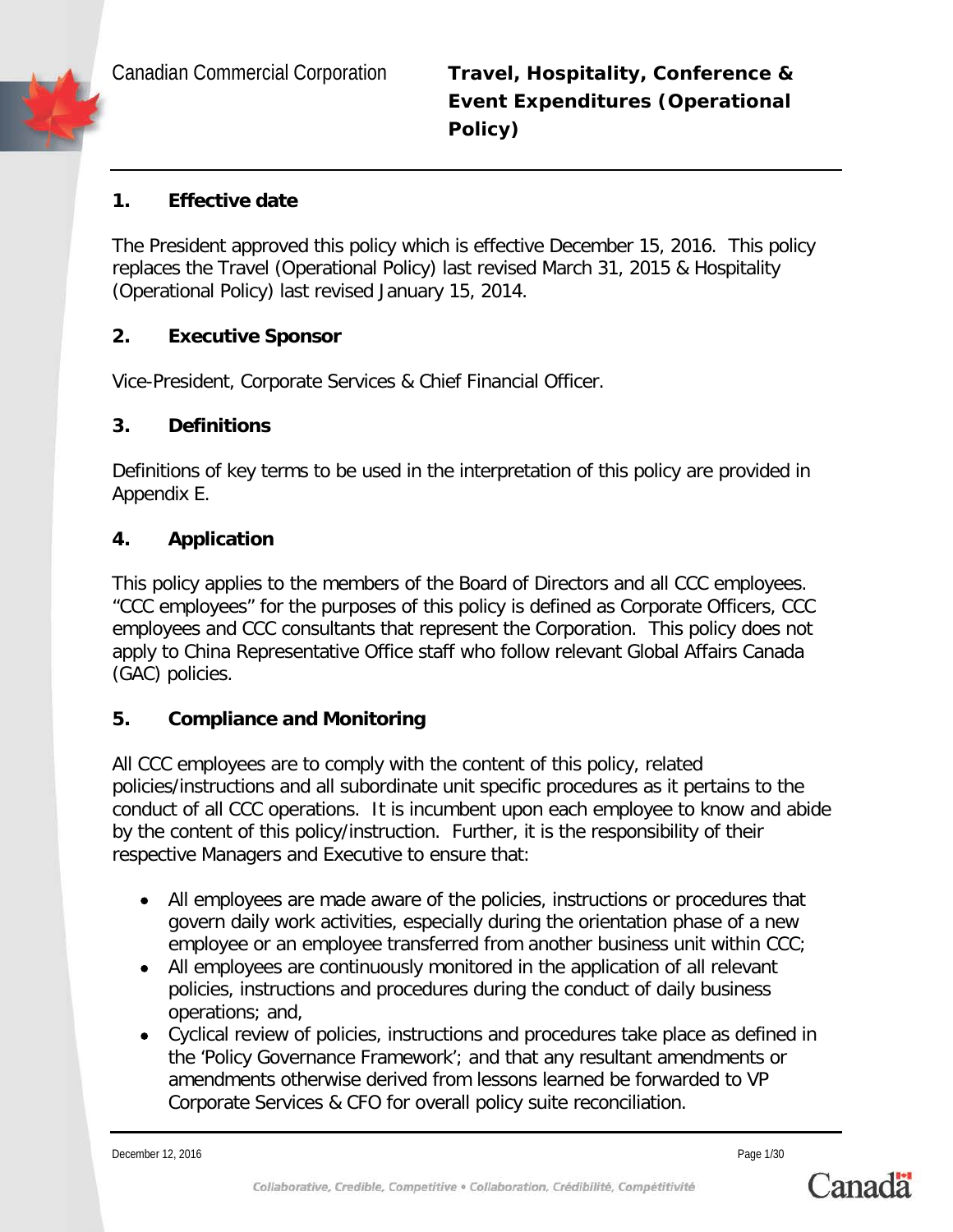

### **6. Context**

- 6.1 Parliament and Canadians expect the Canadian Commercial Corporation to be well managed with the prudent stewardship of public funds, and the effective, efficient and economical use of public resources. In doing so, they also expect CCC to act at all times with the highest standards of integrity, fiscal prudence, accountability, transparency and values and ethics. These fundamental management principles apply to all CCC expenditures.
- 6.2 It is also understood that a range of travel, hospitality, conference and event related activities are necessary in order for CCC to effectively deliver on the corporation's core mandate to assist in the development of trade between Canada and other nations and assist Canadian exporters to obtain goods and commodities from outside Canada, and to dispose of goods and commodities that are available for export from Canada..
- 6.3 This policy is a key financial management instrument that requires CCC to have oversight mechanisms, accountabilities and controls in place to ensure that expenditures related to travel, hospitality, conferences and events are managed in an effective, efficient and economical manner.
- 6.4 It is expected that CCC will focus travel expenditures on core mandate activities in doing business internationally and where travel is required CCC will maintain financial business processes that minimize expenditures. In addition, CCC will maintain effective travel planning, approval and reporting processes and ensure the consideration of alternatives to travel such as virtual presence and other remote meeting solutions.
- 6.5 This policy is also to be read in conjunction with the Values and Ethics Code for the Public Sector and CCC's Code of Conduct & Business Ethics, other financial management policy instruments, the National Joint Council Travel Directive and the Directive on Special Travel Authorities.

## **7. Policy Statement**

### 7.1 Objective

That travel, hospitality, conferences and event expenditures are managed with prudence and probity and represent the most economic and efficient use of funds given the nature of the international business activity in relation to the achievement of CCC's core mandate to assist in the development of trade between Canada and other nations and assist Canadian exporters to obtain

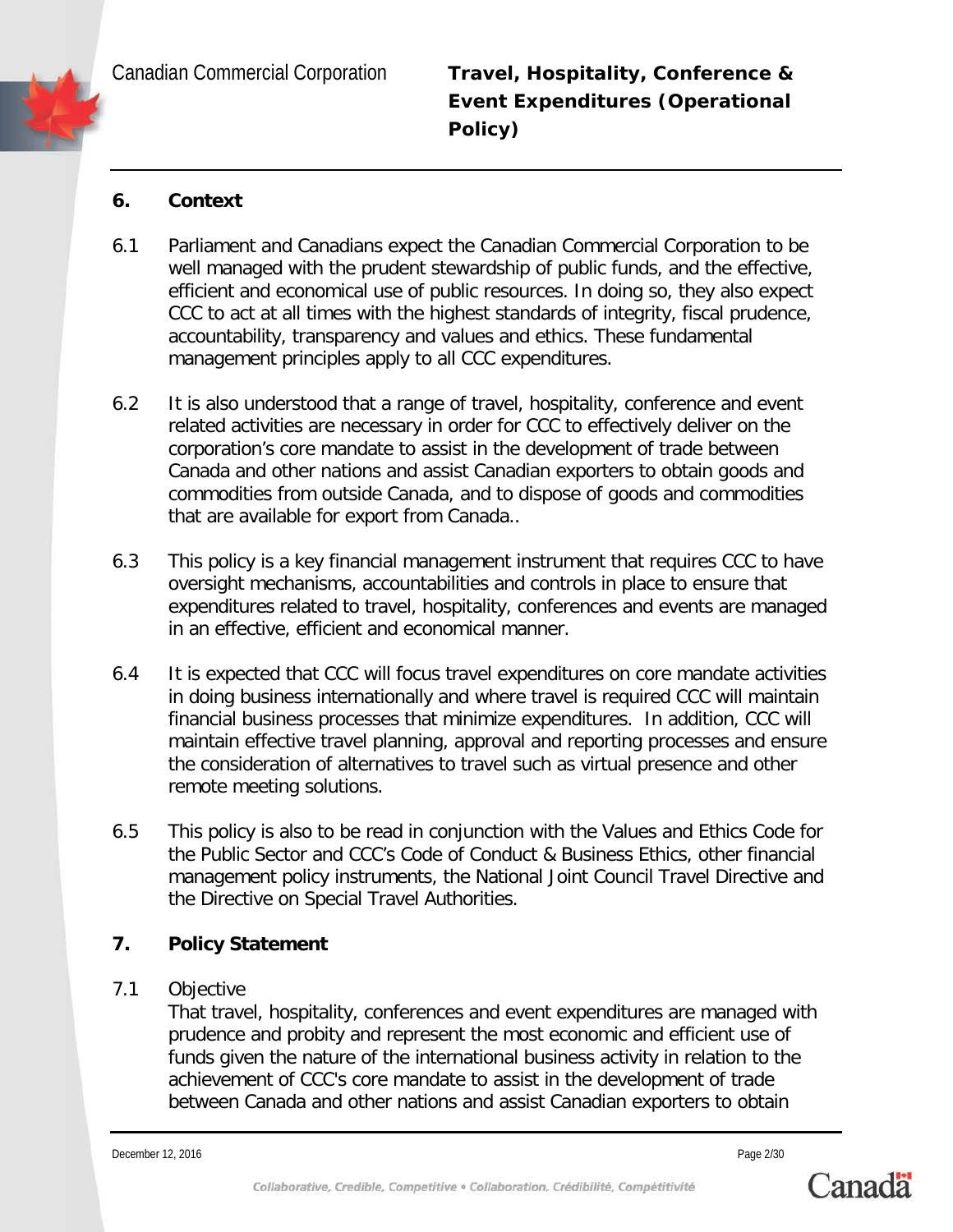

goods and commodities from outside Canada, and to dispose of goods and commodities that are available for export from Canada..

### 7.2 Expected Results

CCC will have effective oversight mechanisms, accountabilities and controls in place for travel, hospitality, conferences and events to ensure:

- a. Expenditures incurred are focused on achieving CCC's core mandate;
- b. expenditures are minimized and where they are necessary are managed in an effective, efficient and economical manner;
- c. where travel is required justification is provided regarding: why virtual presence and other remote meeting solutions were not used to meet operational requirements; the selection of the mode of transportation, the accommodation, and the number of travellers necessary to conduct CCC business.

### **8. Policy Requirements**

- 8.1 The **President** is responsible for:
- 8.1.1 Approving the CCC's total annual budgets for travel, hospitality, conferences and events.
- 8.1.2 Ensuring that effective CCC oversight and control mechanisms are in place so:
	- a. An accountability framework and decision support and reporting system is in place to manage approval processes, including to support necessary Chair approvals, consistent with the specific approval authorities set out in Appendices A to D of this policy;
	- b. Means to avoid or minimize travel, hospitality, conference and event costs have been considered in the approval process, including; the use of virtual presence and other remote meeting solutions whenever available and appropriate to meet the objectives; ensuring the most economical means considering the location and the scale of activities or events; the minimum number of appropriate attendees are selected; and that travel is targeted to CCC's core mandate, provides value for money and is justified;
	- c. Individual proposals for travel, hospitality, conferences and events are reasonable and appropriate and support CCC's core mandate, objectives and priorities;
	- d. Expenditures with respect to the annual budgets for travel, hospitality, conferences and events are periodically reviewed during the year and managers with financial authorities have access to timely reporting to support effective monitoring and fiscally prudent decisions; and

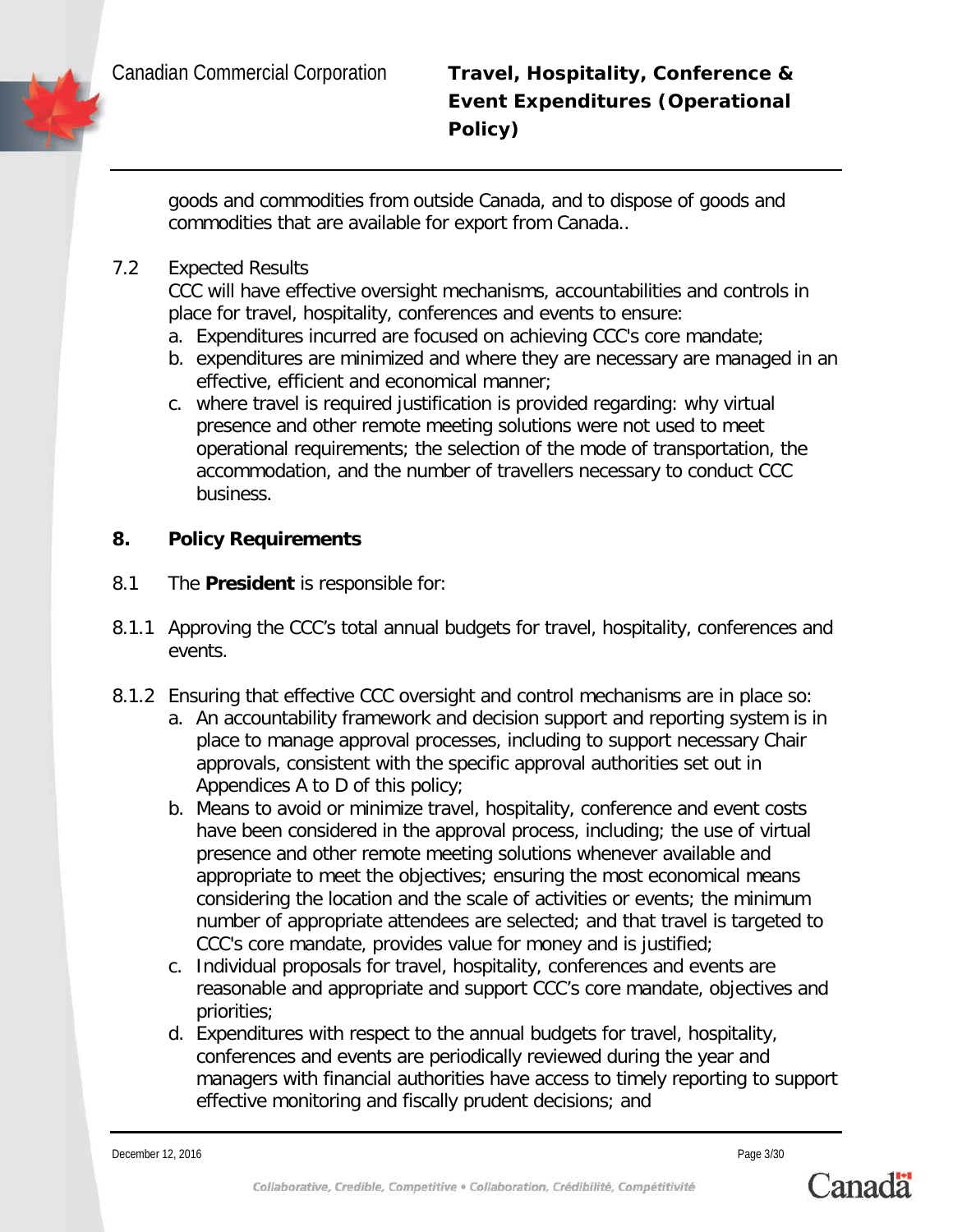

- e. The requirements for travel, hospitality, conferences and events set out in Appendices A to D are applied.
- 8.1.3 Under the authority of the Board of Directors, approving CCC delegation of authority matrices relative to travel, hospitality, conferences and events.
- <span id="page-3-0"></span>8.1.4 Disclosing the total annual expenditures for each of travel, hospitality, and conference fees for CCC, through its website, including a brief description of the main variances from the previous year's actual expenditures. The timing of this disclosure is to coincide with the tabling of the Annual Report.
- 8.2 The **Vice-President, Corporate Services & Chief Financial Officer** is responsible for:
- 8.2.1 Providing the President with independent and objective advice and recommendations on the annual budgets and proposals, priorities and expenditures pertaining to the management of travel, hospitality, conferences and event expenditures.
- 8.2.2 Supporting the President and Vice-Presidents in establishing sustainable and robust corporate frameworks and plans, policies, financial management systems, decision support information, monitoring and reporting necessary to meet the requirements of this policy.
- 8.2.3 Supporting periodic reviews of expenditures necessary to meet the requirements of this policy.
- 8.2.4 Acting as the delegated travel approval authority in situations where the traveller is the President, based on established written policies and procedures.
- 8.2.5 Ensuring that delegated financial authorities and associated responsibilities relative to travel, hospitality, conferences and events are clearly communicated, and adhered to by directors and managers.
- 8.3 **Vice-Presidents, Directors and Managers with delegated financial authorities** are responsible for:
- 8.3.1 Ensuring within their areas of responsibility:
	- a. Means to avoid or minimize travel, hospitality, conference and event costs have been considered in the approval process, including; the use of virtual presence and other remote meeting solutions whenever available and

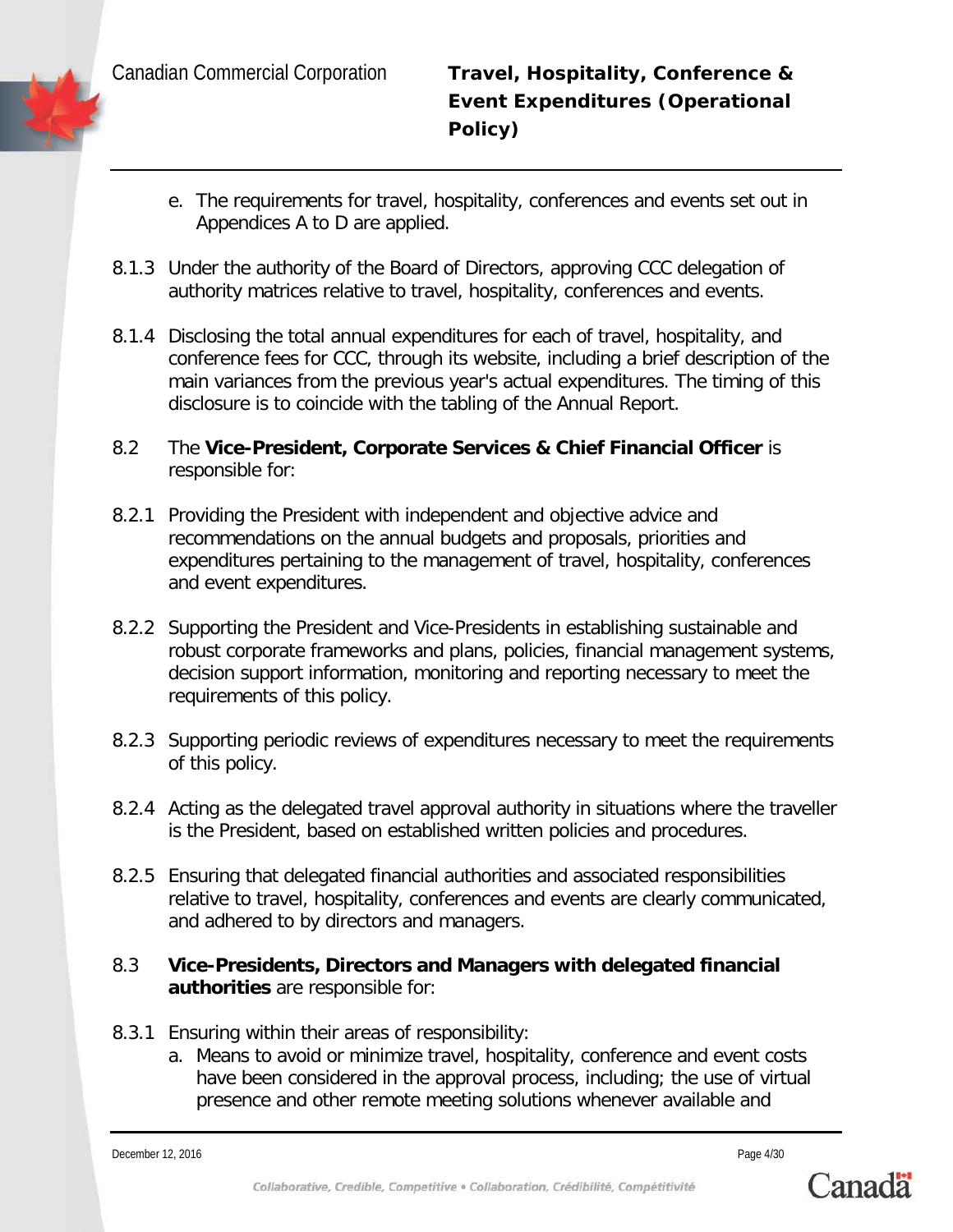

appropriate to meet the objectives; ensuring the most economical means considering the location and the scale of activities or events; the minimum number of appropriate attendees are selected; and, that travel is targeted to the CCC's core mandate, provides value for money and is justified;

- b. Individual proposals and expenditure decisions for travel, hospitality, conferences and events demonstrate that they are necessary to achieve CCC core mandate, objectives or priorities while demonstrating value for money;
- c. Expenditures with respect to travel, hospitality, conferences and events are monitored throughout the year and are considered as part of periodic reviews with recurring travel, hospitality, conferences and events periodically assessed to ensure continued relevance; and
- d. The specific requirements for travel, hospitality, conferences and events set out in Appendices A to D are applied.

### 8.4 **Monitoring and Reporting**

- 8.4.1 The President is responsible for ensuring appropriate monitoring frameworks are in place to support their oversight of the sustained and effective implementation of this policy.
- 8.4.2 The Vice-President, Corporate Services & Chief Financial Officer is responsible for supporting the President by overseeing the implementation and monitoring of this policy in CCC; bringing to the President's attention any significant difficulties, gaps in performance or compliance issues and developing proposals to address them; and reporting significant performance or compliance issues to the Audit Committee of the Board of Directors.
- 8.4.3 The Director of Internal Audit is responsible for monitoring the Corporation's compliance with the requirements of this policy and conducting periodic reviews in accordance with approved Internal Audit Plans.

### 8.5 **Consequences**

- 8.5.1 In instances of non-compliance, the President is responsible for taking corrective measures with those responsible for implementing the requirements of this policy.
- 8.5.2 In support of the responsibility of the President, the Vice-President, Corporate Services & Chief Financial Officer is to ensure corrective actions are taken to address instances of non-compliance with the requirements of this policy. Corrective actions can include requiring additional training, changes to

December 12, 2016 Page 5/30

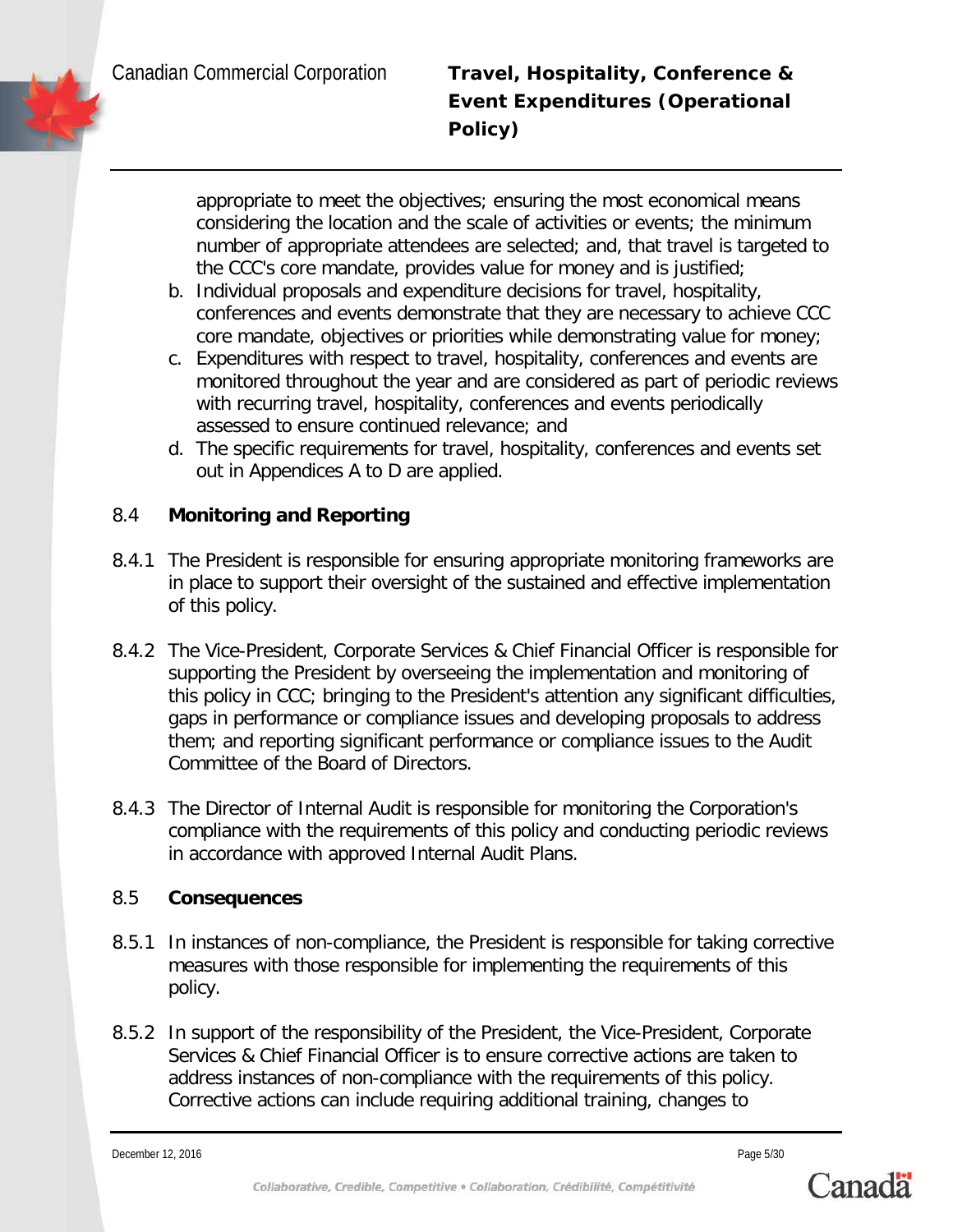

procedures and systems, the suspension or removal of delegated authority, disciplinary action and other measures as appropriate.

### **9. References**

- 9.1 External
- 9.1.1 [Financial Administration Act](http://laws-lois.justice.gc.ca/eng/acts/F-11/)
- 9.1.2 [Directive on the Management of Expenditures on Travel, Hospitality and](http://www.tbs-sct.gc.ca/pol/doc-eng.aspx?id=19855)  **[Conferences](http://www.tbs-sct.gc.ca/pol/doc-eng.aspx?id=19855)**
- 9.2 Internal
- 9.2.1 Code of Conduct & Business Ethics
- 9.2.2 Integrity in Business Operations (Policy)
- 9.2.3 Delegation of Financial Authority (Policy)

### **10. Exceptions**

The President must approve any exception to this policy and in the case where the exception arises in relation to the President, the Vice-President, Corporate Services & CFO must approve the exception. Original, written evidence of the exception approval must be placed on the project file or with the Sponsor as applicable; and, a copy of such approval recorded and available to the Quality Management & Process Analyst, CS & CFO / QM & P. The Vice-President, Corporate Services & CFO must inform the Chair of Board of Directors of exceptions to this policy in an instance where the approval of the Chair of Board of Directors was otherwise required under this policy.

### **11. Enquiries**

Enquiries regarding content of this policy are to be forwarded to the Vice-President, Corporate Services & CFO.

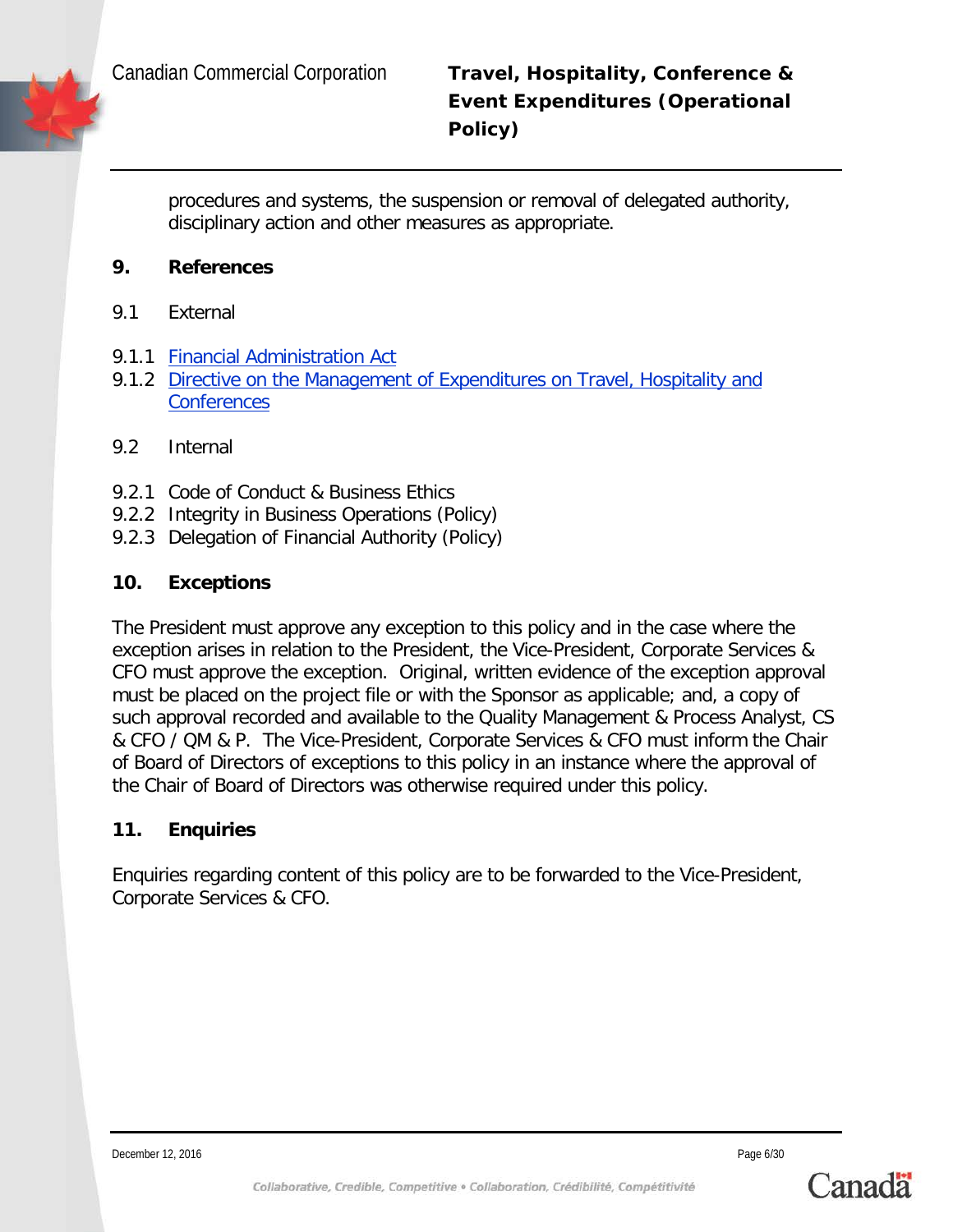

# **Document History**

| Original               | Version 1.0 July 2016 |  |
|------------------------|-----------------------|--|
| <b>Approval: Name</b>  | Martin Zablocki       |  |
| <b>Approval: Title</b> | President             |  |
| <b>Approval: Date</b>  | August 18, 2016       |  |

| <b>Amendment History</b>      |                                                                                                                                                                                                                                                                                                                             |  |
|-------------------------------|-----------------------------------------------------------------------------------------------------------------------------------------------------------------------------------------------------------------------------------------------------------------------------------------------------------------------------|--|
| <b>Version/Date</b>           | <b>Change Summary</b>                                                                                                                                                                                                                                                                                                       |  |
| 1.0 Aug 18, 2016              | NB: Replaces previous Travel & Hospitality Policies                                                                                                                                                                                                                                                                         |  |
| 1.1 Dec 15, 2016              | Clarification added regarding exceptions to policy (10),<br>Board of Directors' travel (A.2.3) and where travel<br>entails a non-CCC business component (A.2.4) and<br>approvals for hospitality where both the President and<br>Vice-President, Corporate Services and Chief Financial<br>Officer are in attendance (B2.6) |  |
|                               |                                                                                                                                                                                                                                                                                                                             |  |
|                               |                                                                                                                                                                                                                                                                                                                             |  |
|                               |                                                                                                                                                                                                                                                                                                                             |  |
| Note: Add Rows as<br>Reguired |                                                                                                                                                                                                                                                                                                                             |  |

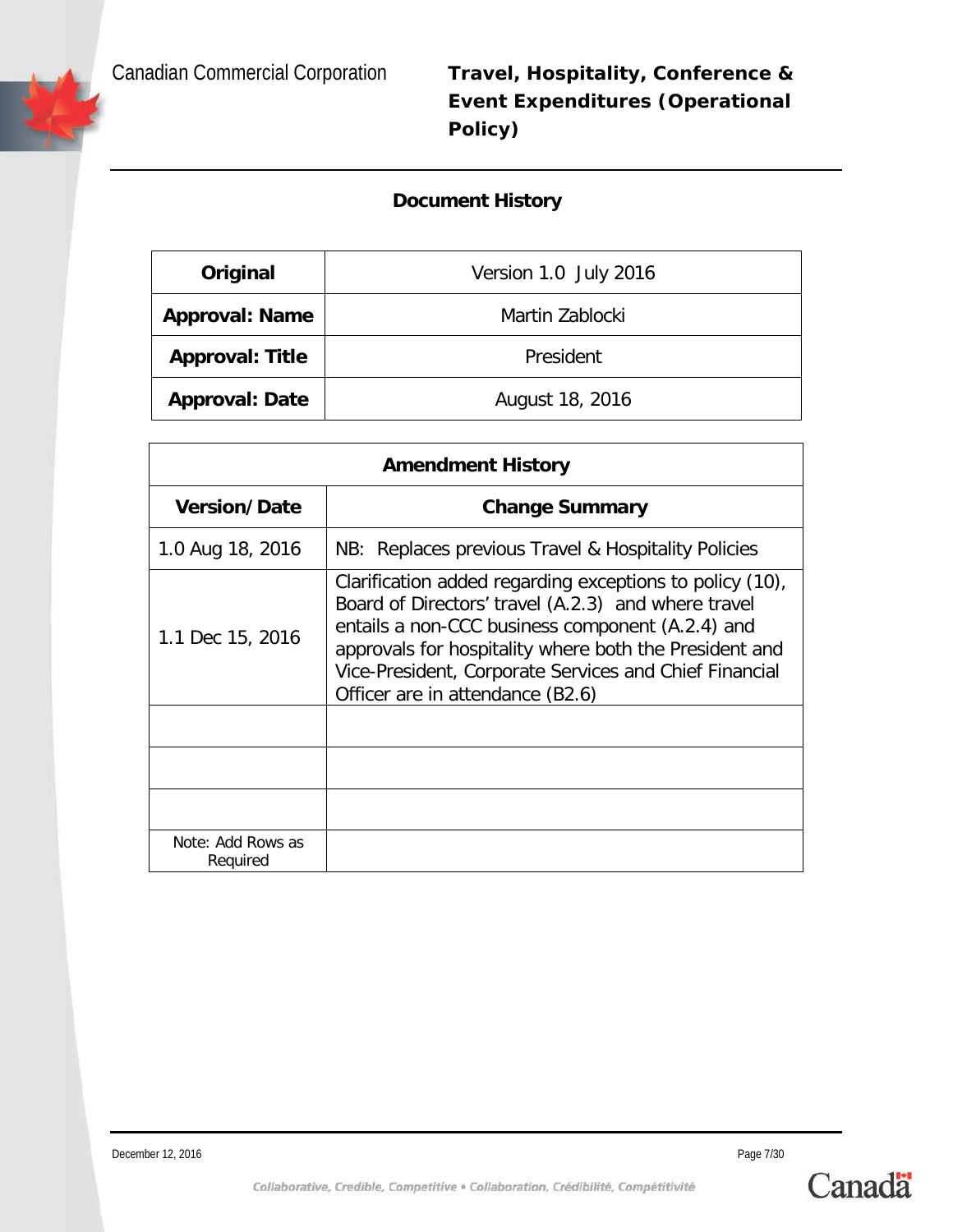## **Appendix A - Specific Requirements for Travel**

## **Introduction**

Travel covers a large spectrum of legitimate activities that are necessary to support the requirements of carrying out international business development, contracting and contract management work in delivering services to Canadians and to meet CCC priorities. In this way travel supports the direct delivery of the core mandate and operations of CCC. Travel also supports other CCC objectives and priorities in areas such as governance, planning and having a well trained workforce. The specific requirements set out in this Appendix are in addition to terms and conditions of reimbursement of travel on government business provided in the National Joint Council [Travel Directive](http://www.tbs-sct.gc.ca/pol/doc-eng.aspx?id=13856).

## **A.1 Planning**

- A.1.1 Prudent planning for travel applies to both CCC employees and non-CCC employees. Travel is to be avoided where effective cost efficient alternatives are appropriate and available. Virtual presence, teleconference, videoconference and other remote meeting solutions are to be considered for every travel situation, and if not used the reason is to be documented in the travel authorization justification.
- A.1.2 The following categories of travel are to be identified and form part of the travel authorization for expenditure initiation for each proposed trip:
	- a. Travel that is required in support of the direct delivery of the core mandate of CCC, legislative or legal requirements;
	- b. Travel that is necessary to engage key stakeholders in relation to policy, program or regulatory development or renewal or other matters that support CCCs' ongoing working relationship or operations with such clients & partners;
	- c. Travel that is necessary to support sound internal governance of CCC including any management planning sessions and Board of Director & Committee meetings, or that is necessary for the recruitment or hiring of employees;
	- d. Travel to enable the training of employees to meet the assigned duties of their positions; and
	- e. Other travel.

December 12, 2016 Page 8/30

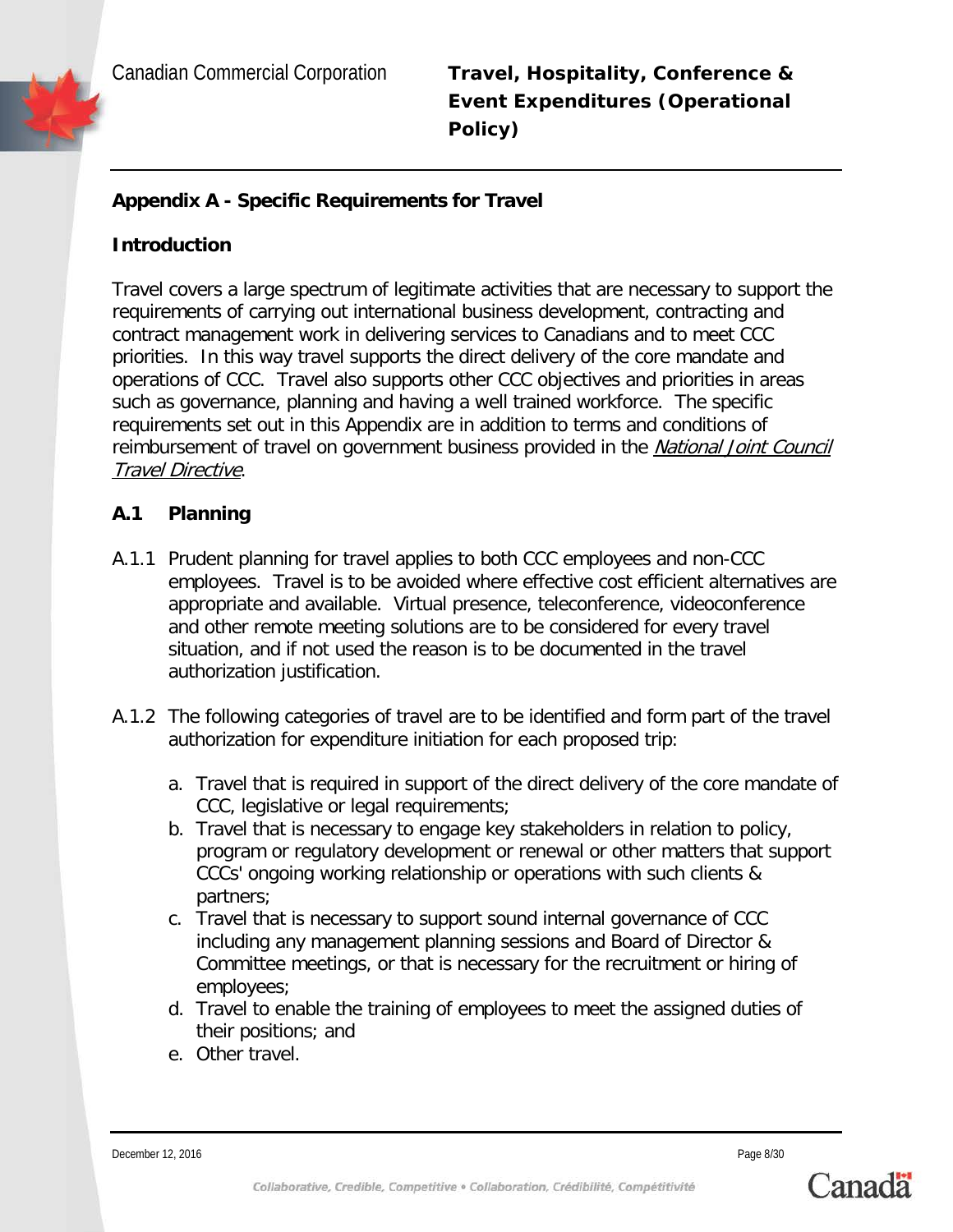

- A.1.3 Where "other travel" is selected as the category for the travel a detailed explanation regarding the purpose of the travel is required as part of the travel authorization.
- A.1.4 The number of CCC travellers is to be limited to the minimum necessary to effectively deliver the business of CCC and achieve the objective of the travel. The total number of travellers attending the same event or activity is to be documented for each travel authorization. When the number is five or more the justification is to be noted on the travel authorization.
- A.1.5 The most economical means is to be selected given the nature of the trip when booking transportation, accommodations and meeting facilities, including giving preference to using appropriate government facilities. Where possible the travel arrangements should be booked in advance to obtain optimal discounted rates.
- A.1.6 To facilitate the identification and selection of the most economical means given the nature of the trip, when booking transportation and/or accommodations, CCC employees must avail themselves of the services provided by CCC's travel provider.

## **A.2 Travel Authorization**

- A.2.1 The authority to pre-approve both domestic and international travel (excluding China Trade Offices) is delegated by the President to each Vice-President for their respective areas of responsibility.
- A.2.2 The President further delegates the authority to pre-approve travel within Canada and/or United States to each Director for their respective areas of responsibility.
- A.2.3 Travel by members of the Board of Directors to attend meetings of CCC's Board of Directors and its committees does not require pre-approval. Travel for other purposes must be pre-approved by the President.
- A.2.4 Any travel including a non-CCC business component requires additional preapproval by the Vice-President, Corporate Services & CFO.
- A.2.5 Expenditure initiation for travel is to be documented and communicated as follows:

December 12, 2016 Page 9/30

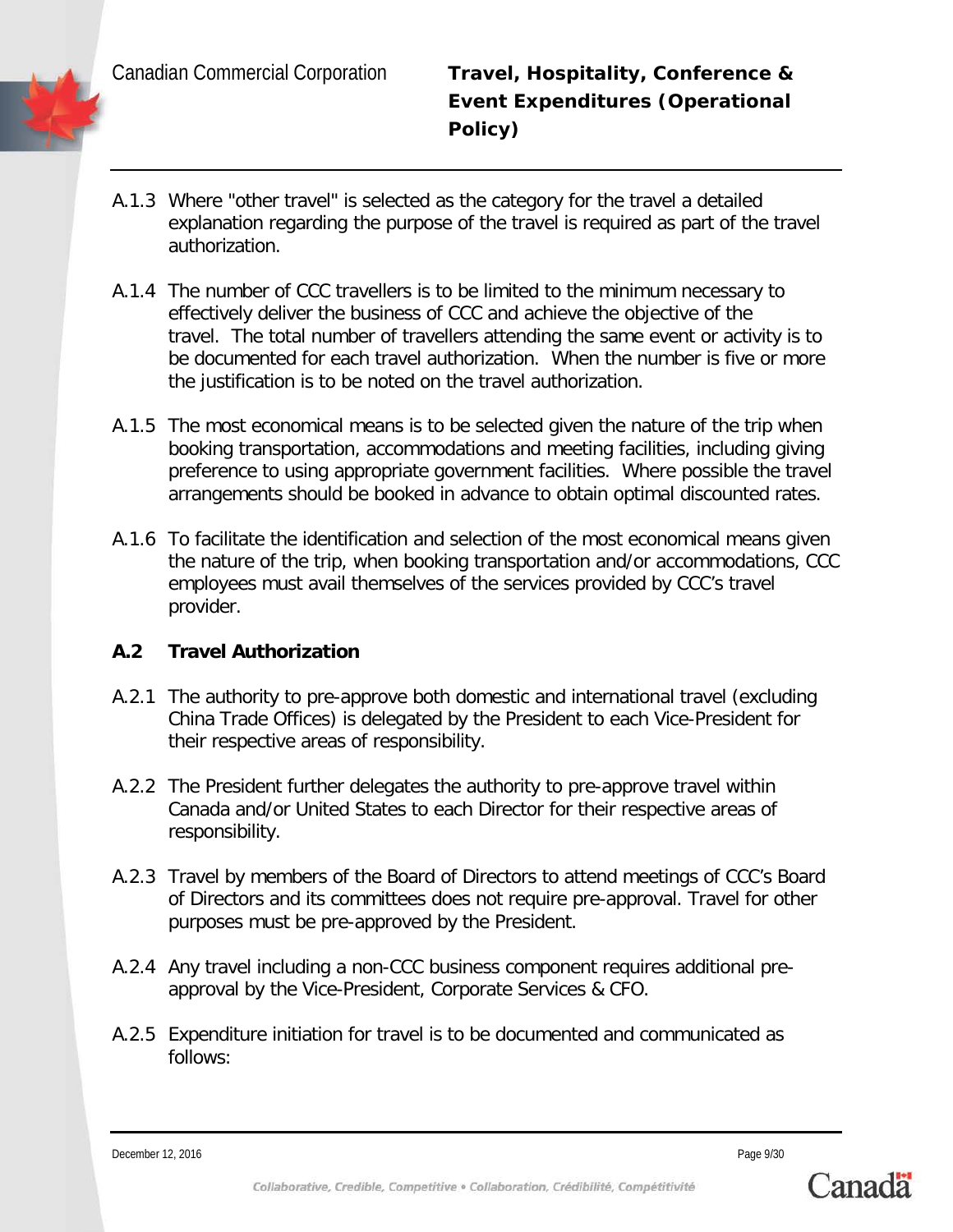- a. approval by the authorized delegate of the travel for a trip on the Travel Authority Form; and
- b. Travel Authority Forms must be copied via e-mail to (a) Senior Management Committee, (b) Finance Helpdesk, (c) CM&P – CM Pre-Contract Billings & (d) the RC Owner of the Work Order being charged.
- c. Travel and all costs incurred directly and inherently for purposes of hosting non-public servants such as foreign delegations are considered as part of hospitality and are to be approved in accordance with Appendix B
- A.2.6 In situations when the President is the traveller, the Vice-President, Corporate Services and CFO will be the approval authority for travel.
- A.2.7 The travel pre-approval authority required under A.2.1 or A.2.2 does not apply to:
	- a. local travel within the normal office location and working environs of an employee using means such as taxis, public transit or personal vehicle for the conduct of CCC's day to day business, such local travel can be authorized and approved after such travel by the appropriate RC Owner of the Work Order being charged.
- A.2.8 All China Trade Offices travel must be approved by the Global Affairs Canada Senior Trade Commissioner (STC) and this travel authority approval must be copied via e-mail to the CCC China Helpdesk.
- A.2.9 The trip data elements of Table 1 are to be included in the travel authorization for expenditure initiation purposes and, at a minimum, will form part of the associated authorization form.

| <b>Table 1: Checklist of Trip Authorization Elements</b>   |                                                                             |  |
|------------------------------------------------------------|-----------------------------------------------------------------------------|--|
| <b>Element</b>                                             | <b>Description</b>                                                          |  |
| A. Objective                                               | Summary of the objective of the travel                                      |  |
| B. Category                                                | Include the applicable category from A.1.2. Only include one<br>category    |  |
| C. Traveller as public<br>servant or non-public<br>servant | Identify whether the traveller is a public servant or non-public<br>servant |  |
| D. Virtual presence or                                     | Rationale why virtual presence or other remote meeting                      |  |

December 12, 2016 Page 10/30

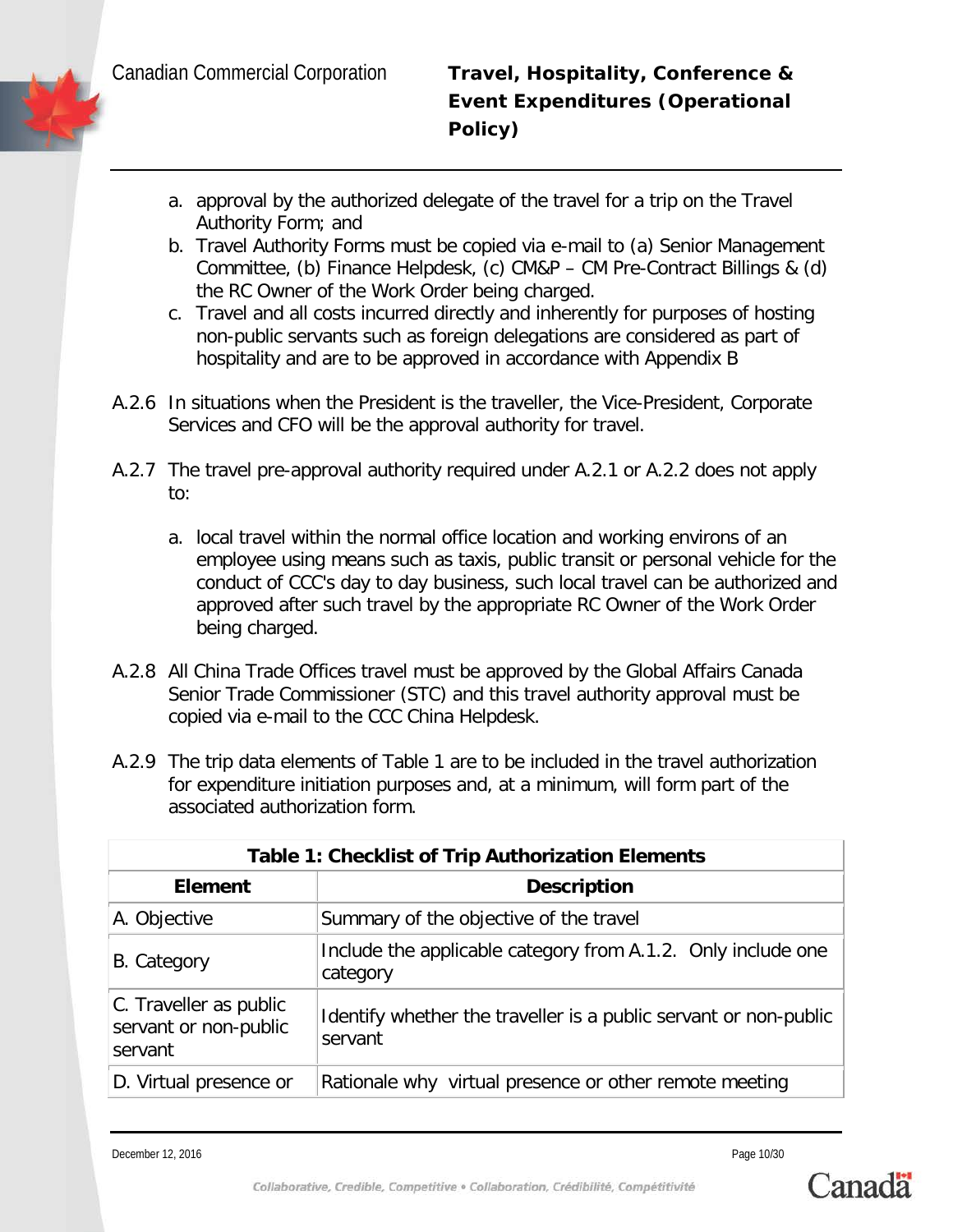| other remote meeting<br>solutions | solutions were not applied                                                                                                                                                                                                                             |
|-----------------------------------|--------------------------------------------------------------------------------------------------------------------------------------------------------------------------------------------------------------------------------------------------------|
| E. Number of travellers           | Rationale for the number of travellers as it relates to the<br>suitability of the named traveller for the stated objective                                                                                                                             |
| F. Mode of<br>transportation      | Identify the estimated cost and rationale for the use of each<br>of the applicable modes of transport: air, rail, bus, ferry,<br>taxi, personal motor vehicle, rental motor vehicle, government<br>fleet vehicle, public transit or other mode         |
| G. Accommodations                 | Identify the estimated cost and rationale for of each type of<br>accommodation including commercial accommodation,<br>commercial accommodation not listed in Accommodation and<br>Car Rental Directory, private accommodation, other<br>accommodation. |
| H. Meals                          | Identify the estimated cost of the meals based on the meal<br>allowances set out in the <i>NJC Travel Directive</i> and excluding<br>those meals that are paid as part of the event or the mode of<br>transportation                                   |
| I. Incidentals and other<br>costs | Identify the estimated cost of the incidentals and other costs<br>based on the allowances set out in the <i>NJC Travel Directive</i>                                                                                                                   |

## **A.3 Reporting and Control**

- A.3.1 CCC will collect and sustain in their financial management or related systems the travel category (element B.) and the associated financial information data elements F. to I. specified in Table 1.
- A.3.2 Claims for reimbursement of travel must be completed and include original receipts/supporting documentation, be accompanied by the pre-approval, and be approved in accordance with the Delegation of Financial Authority. Travel claim approval in all instances is by the RC Owner of the Work Order being charged regardless of the pre-approval person or level. Where actual travel costs exceed pre-approved estimates by more than ten percent (10%), a written explanation must accompany the claim for reimbursement.
- A.3.3 CCC will have appropriate internal controls and an associated monitoring system in place to support periodic reviews of travel expenditures. This will also contribute to the validation of the annual report on the total annual spending on travel as set out in policy [provision 8.1.4.](#page-3-0)

December 12, 2016 Page 11/30

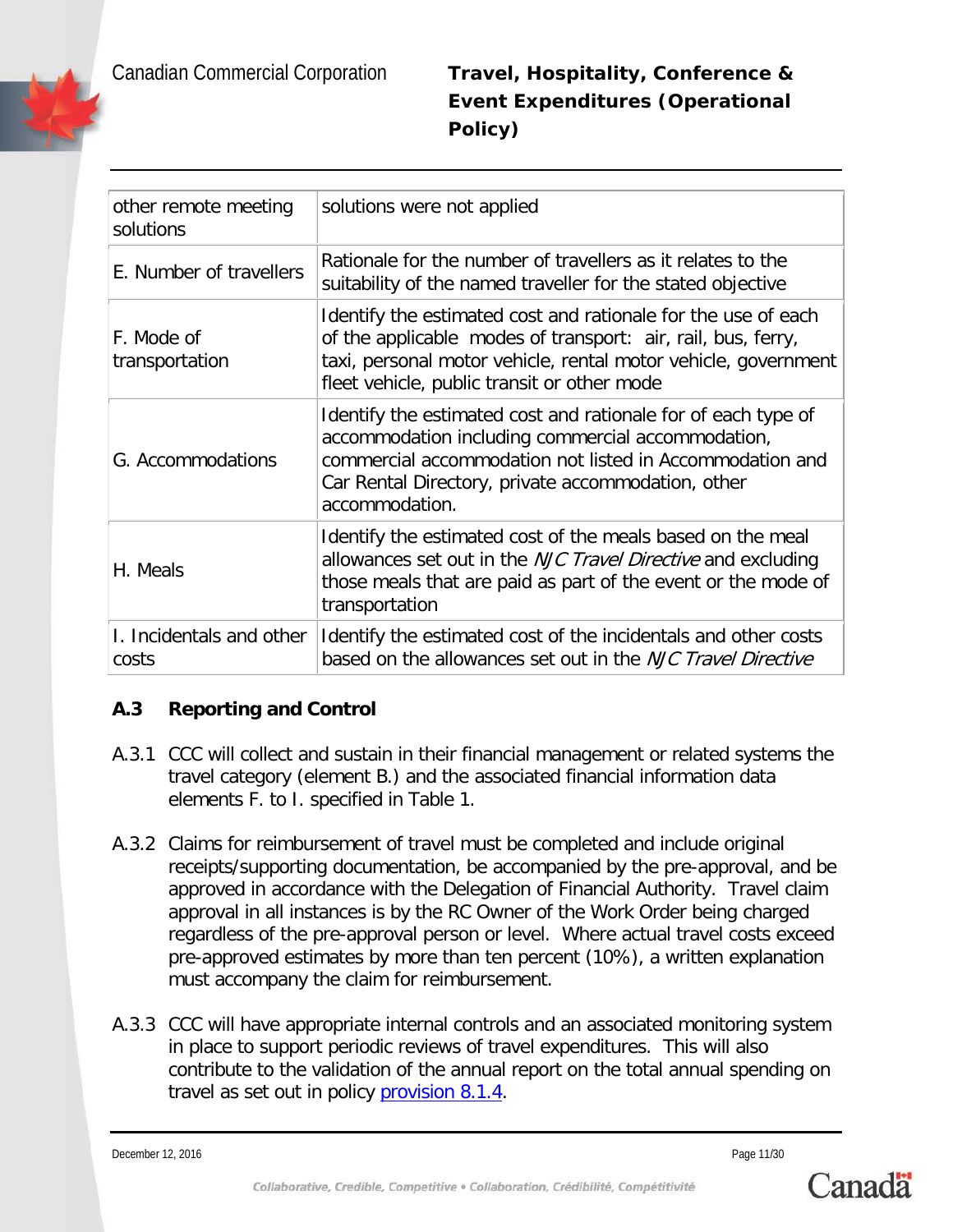Canadian Commercial Corporation **Travel, Hospitality, Conference & Event Expenditures (Operational Policy)**

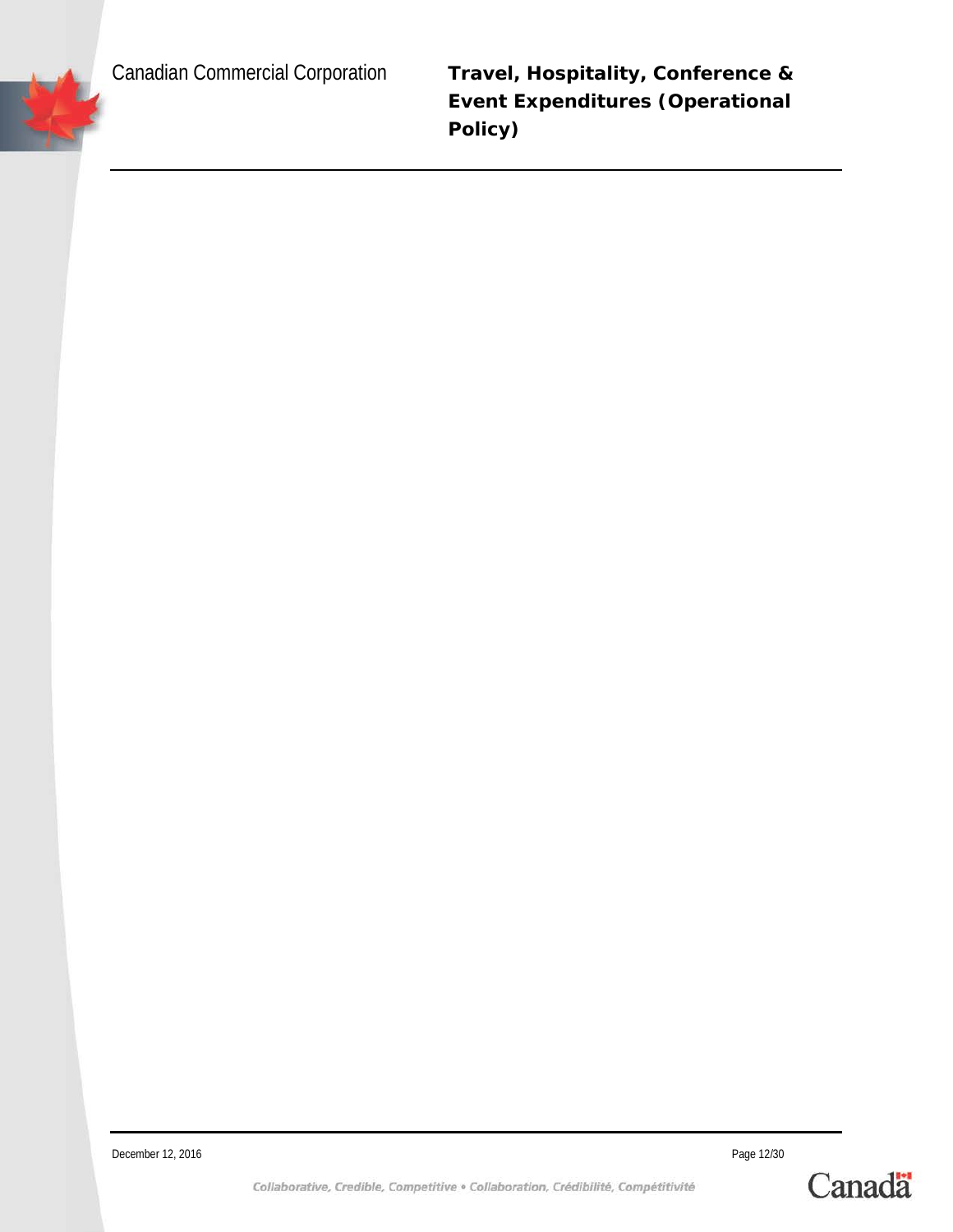## **Appendix B - Specific requirements for Hospitality**

### **Introduction**

The provision of hospitality is often necessary to support the conduct of CCC's international business development, contracting and contract management work and to deliver on its core mandate and priorities. In this way, it may support the conduct of business with other levels of government, industry or public interest groups, visits by foreign dignitaries as well as corporate business meetings. All CCC employees are responsible for exercising rigorous management of hospitality, including taking measures to minimize and/or avoid costs. Decisions to offer hospitality must be carefully considered and demonstrate the necessity based on the circumstances and/or courtesy, diplomacy or **protocol**.

## **B.1 Planning**

In the planning of hospitality expenditures the following limitations or exclusions are applied:

- B.1.1 The provision of food and beverages is acceptable in accordance with the standard and maximum per person cost limits in Tables 2A & B. These limits are based on the allowances set out in the *[National Joint Council Travel Directive](http://www.tbs-sct.gc.ca/pol/doc-eng.aspx?id=13856)* and reflect per person hospitality costs provided per meal type over the course of a single day and per serving for refreshments.
	- a. The Standard Cost per Person is the expected meal cost per person to be applied in normal circumstances, particularly for events involving CCC employees and/or other federal public servants only, and are approved by Vice-Presidents in their respective areas of responsibility;
	- b. A cost per person exceeding the Standard Cost and up to the Maximum Cost per person is to be applied in exceptional circumstances, justified by the type of event, the status and nature of participants and for reasons of courtesy, diplomacy and/or protocol. Vice-Presidents in their respective areas of responsibility are the approval authority for these proposed hospitality costs; and
	- c. Planned costs exceeding the maximum cost per person require approval by the President.

December 12, 2016 Page 13/30

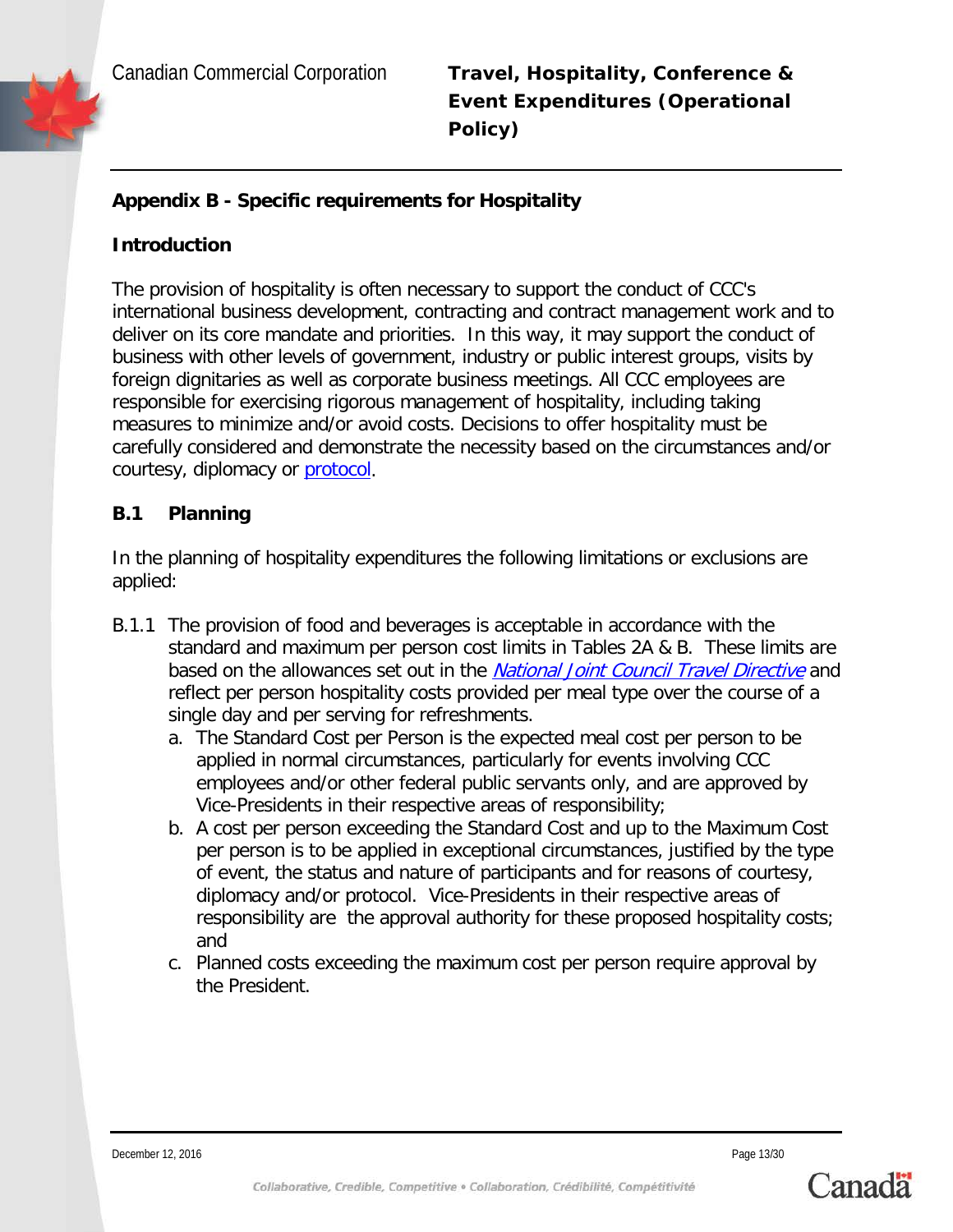# **Table 2A: Maximum Food and beverage Cost Per Person (internal: hospitality includes only public servant attendees)**

|                  |                                  | Food and beverages Standard Cost per Person   Maximum Cost per Person |
|------------------|----------------------------------|-----------------------------------------------------------------------|
| Breakfast        | <b>1.5 X Breakfast Allowance</b> |                                                                       |
| Refreshment      | <b>0.5 X Breakfast Allowance</b> |                                                                       |
| Lunch            | 2.0 X Lunch Allowance            | 1.5 X Standard Cost Per Person                                        |
| <b>Reception</b> | 2.0 X Breakfast Allowance        |                                                                       |
| Dinner           | 1.75 X Dinner Allowance          |                                                                       |

## **Table 2B: Maximum Food and beverage Cost Per Person (external: hospitality includes non-public servant attendees)**

|                    | Food and beverages Standard Cost per Person | <b>Maximum Cost per Person</b>        |
|--------------------|---------------------------------------------|---------------------------------------|
| Breakfast          | 1.5 X Breakfast Allowance                   |                                       |
| <b>Refreshment</b> | 0.5 X Breakfast Allowance                   |                                       |
| Lunch              | <b>2.0 X Lunch Allowance</b>                | <b>2.0 X Standard Cost Per Person</b> |
| <b>Reception</b>   | 2.0 X Breakfast Allowance                   |                                       |
| Dinner             | 1.75 X Dinner Allowance                     |                                       |

- B.1.2 The standard for hospitality is the provision of non-alcoholic beverages. The provision of alcoholic beverages is only permitted in special circumstances where it is a matter of courtesy, diplomacy or protocol involving non-public servants in government events. Alcoholic beverages will not be provided as hospitality at events involving only CCC employees and other federal public servants. The provision of bottled water or water coolers to CCC employees is not part of hospitality except in situations where they are provided as part of refreshments at events covered under this policy.
- B.1.3 Exceptionally, the offering to non-public servants of tickets to the theatre or sporting events**,** tours of local areas or other places of interest, and other similar [entertainment](#page-28-0) activities as well as other reasonable measures deemed appropriate for reasons of courtesy, diplomacy or protocol as part of a government event. Federal employees who are required to accompany nonfederal government persons can similarly partake in the entertainment activities.

December 12, 2016 Page 14/30

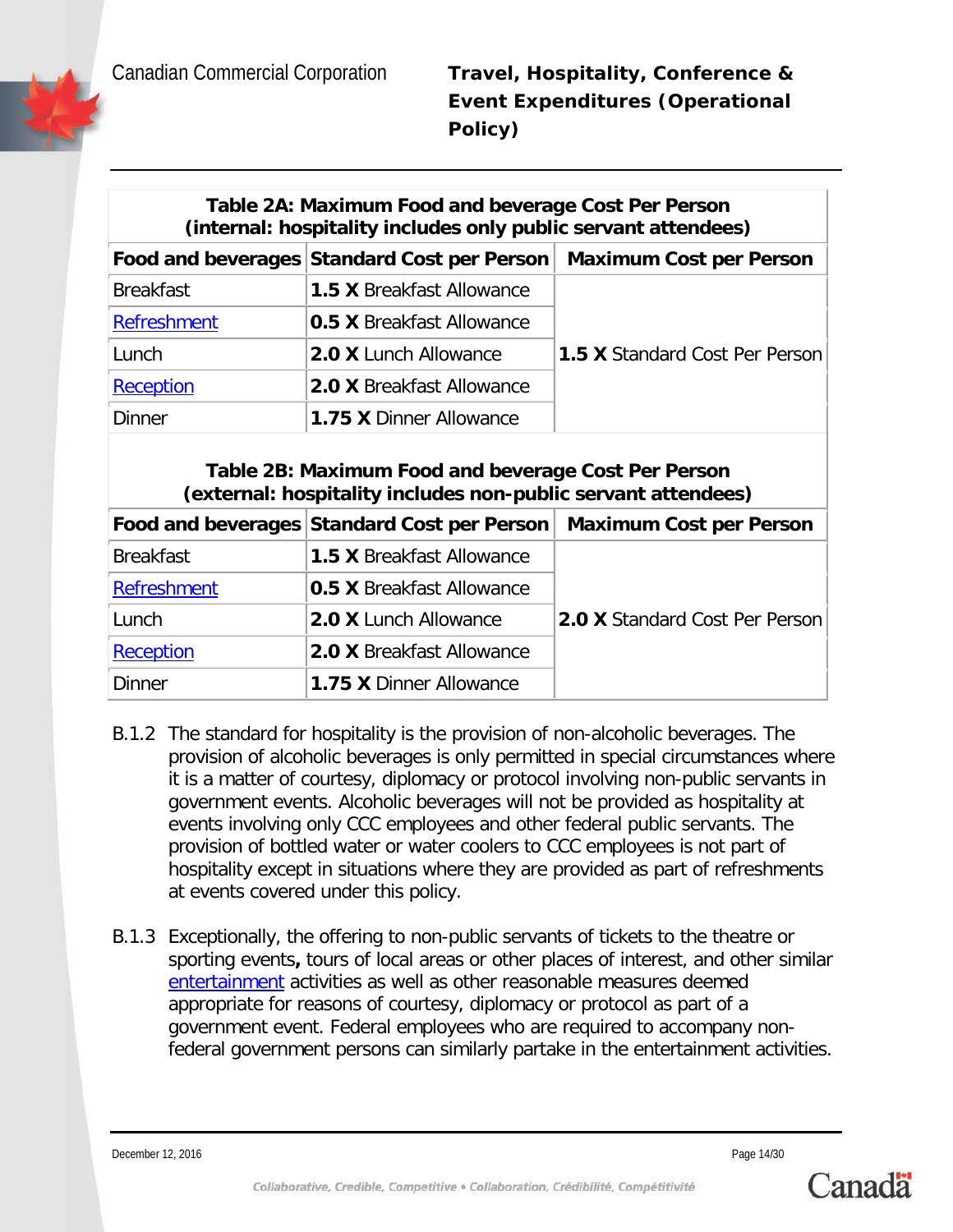

- B.1.4 Local transportation to and from the event or activity is not considered as part of hospitality except in special circumstances involving non-public servants (e.g. a foreign dignitary) for reasons of courtesy, diplomacy or protocol.
- B.1.5 Facility rental and associated costs such as audio/video equipment and technical support or translation services are not considered as part of hospitality except in special circumstances for reasons of courtesy, diplomacy or protocol (e.g. in circumstances where the costs are directly and inherently for hospitality purposes, such as the rental of a room to be used only for hosting a lunch). These costs, however, do form part of approvals of events under this policy in Appendix D.
- B.1.6 CCC employees can be provided hospitality only in situations where:
	- a. CCC employees are required to participate in operations, business meetings, training or events that extend beyond normal working hours or outside normal office location and working environs. This includes situations where employees are required to work through normal break and meal periods. It may include situations where there are no nearby or appropriate facilities to obtain [refreshments](#page-29-1) or meals and/or where staff dispersal is not effective or efficient.
	- b. CCC employees are required to be part of an event, or to participate in a CCC or government hosted [conference,](#page-28-1) which includes participants that are not employees of the Government of Canada and for whom hospitality will be provided as a matter of courtesy, diplomacy or protocol.
- B.1.7 Non-public servants can be provided hospitality in events where it is a matter of courtesy, diplomacy or protocol or is necessary to facilitate the achievement of CCC's business objectives. All costs, such as travel, transportation and accommodation, incurred directly and inherently for purposes of hosting nonpublic servants such as foreign delegations are considered as part of hospitality and are to be approved in accordance with Appendix B.

### **B.2 Hospitality Authorization**

- B.2.1 The Chair of the Board of Director's pre-approval in writing is required when the following hospitality components are present, unless delegated under paragraph B.2.2
	- a. Total hospitality costs exceed \$5,000; or
	- b. Alcohol beverages will be provided; or

December 12, 2016 Page 15/30

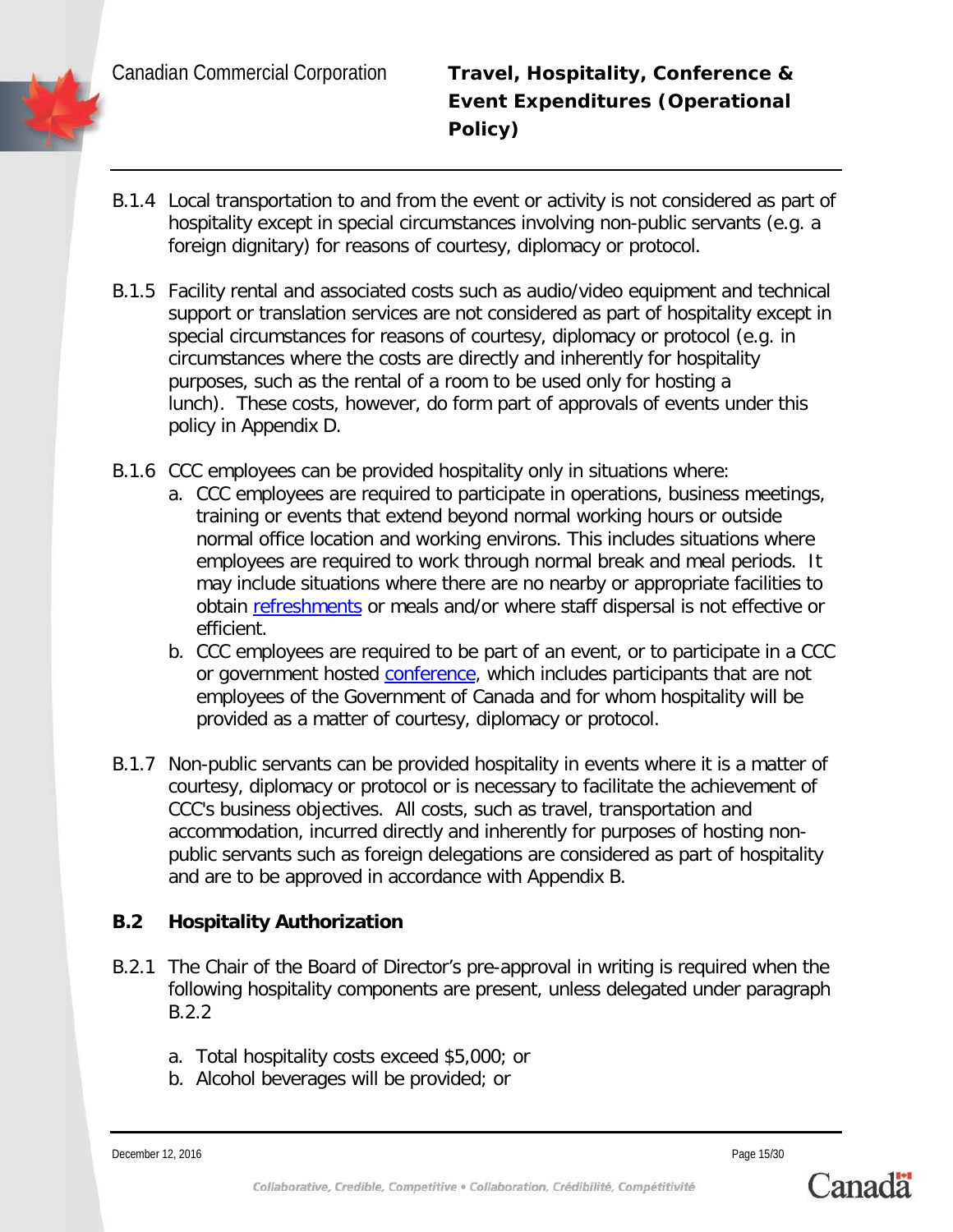- c. Food and beverage costs exceed the maximum cost per person (Tables 2A & B); or
- d. [Entertainment](#page-28-0) will be provided; or
- e. Hospitality or [entertainment](#page-28-0) will be provided to a spouse or to a person accompanying an event participant; or
- f. Hospitality paid by CCC will be extended at the residence of a CCC employee.
- B.2.2 The Chair of the Board of Directors delegates to (a) the President and each Vice-President in their respective areas of responsibility the approval authorities in B.2.1 (b.) to (f.) and (b) the President an increased hospitality approval authority limit under B.2.1 (a.) to \$20,000 to meet operational requirements.
- B.2.3 When the President and each Vice-President have increased delegation for any element of B.2.1 (a.) to (f.), event approvals will still be required as set out in Appendix D if applicable.
- B.2.4 President pre-approval in writing of hospitality is required when the total hospitality costs exceed \$2,000 but are \$20,000 or less
- B.2.5 Vice-President pre-approval in writing of hospitality is required when total hospitality costs associated with the event are \$2,000 or less.
- B.2.6 With the exception of the Chair of the Board of Directors, an individual who is a participant at a hospitality event may not approve the hospitality. In such circumstances, the approval of higher authority is to be obtained. In situations when the President is in attendance the Vice-President, Corporate Services & Chief Financial Officer will be the approval authority for hospitality. In situations where the President and Vice-President, Corporate Services & Chief Financial Officer are in attendance, then the President and Vice-President, Corporate Services & Chief Financial Officer must jointly approve the claim for hospitality to a maximum of \$2,000.
- B.2.7 The President has the authority to provide for awards to employees and may approve hospitality as a part of a related ceremony consistent with this policy. The President may also provide hospitality consistent with the National Public Service Week: Serving Canadians Better Act. Event approvals under Appendix D of this policy` may still apply.
- B.2.8 Blanket Hospitality Authorities (BHA) pre-approval limits are provided for the President and Vice-Presidents using Annex A & B to this policy. A BHA may be provided to other CCC employees using Annex C, D or E where their duties would

December 12, 2016 Page 16/30

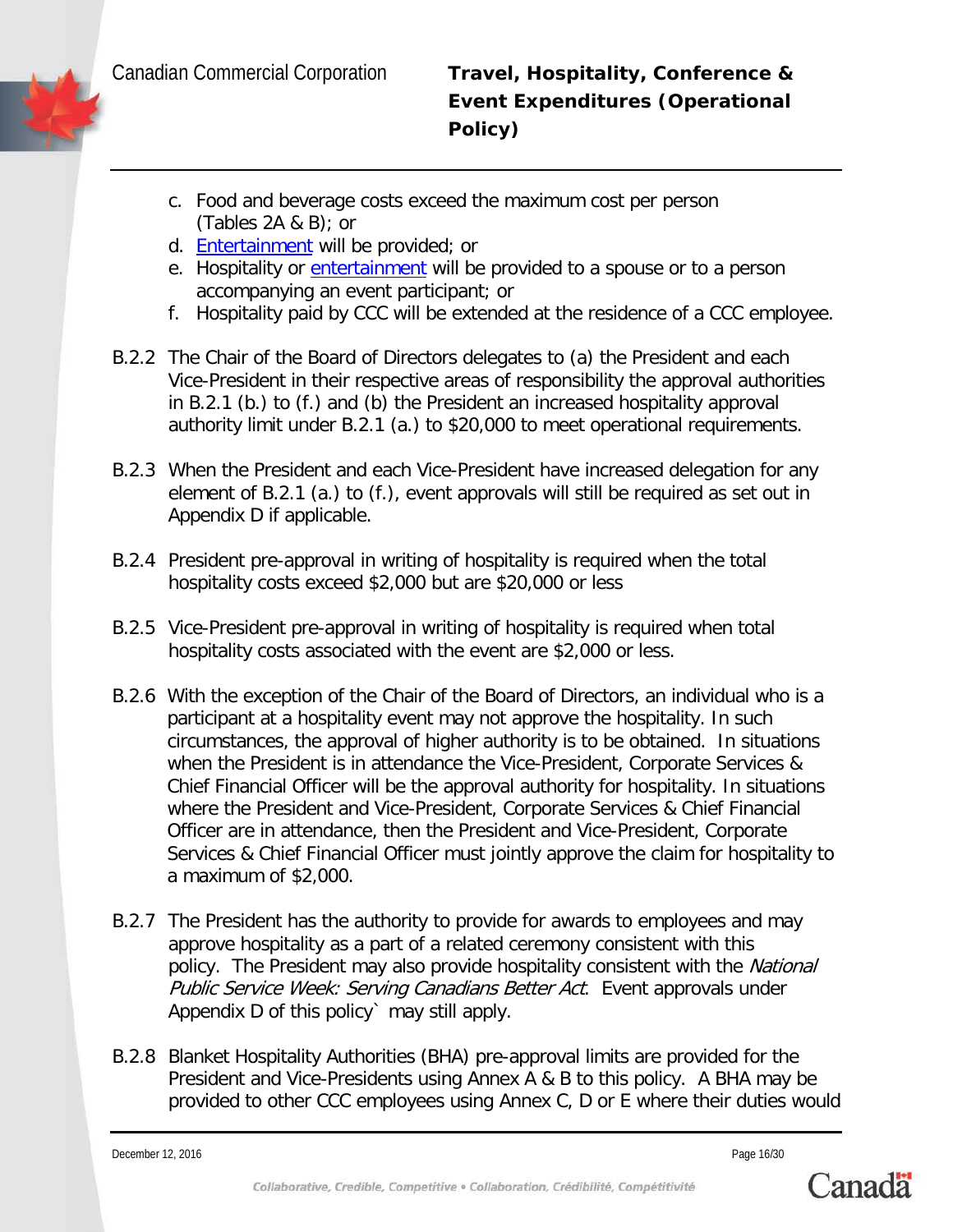

reasonably result in these individuals extending hospitality on a recurring basis upon recommendation of the respective Vice-President and approval of the President or in the case of a Board of Director member upon recommendation of the Vice-President, Corporate Services & CFO and approval of the Chair of the Board or Audit Committee as appropriate.

- B.2.9 CCC employees are called upon to use their best judgment to avoid situations of real or perceived conflict of interest for themselves and for any recipient of gifts from CCC. CCC employees are permitted to extend CCC inventoried gifts after considering the following criteria, keeping in mind the full context of CCC's Code of Conduct & Business Ethics:
	- a. it is culturally appropriate or protocol demands a demonstration of consideration; and,
	- b. local regulations or laws deem the offering of gifts permissible.
- B.2.10 In cases where there is strong business rationale to provide a "Special Gift" beyond those in the CCC gift inventory, CCC employees are required to seek written pre-approval from their respective Vice-President or the President using Annex F.
- B.2.11 CCC employees are called upon to use their best judgment to avoid situations of real or perceived conflict of interest for themselves when in receipt of hospitality or a gift. CCC employees and Board members are permitted to receive hospitality and/or gifts after considering the following criteria, keeping in mind the full context of CCC's Code of Conduct & Business Ethics:
	- a. are infrequent and of minimal value (low-cost promotional objects, simple meals, souvenirs with no cash value);
	- b. arise out of activities or events related to the official duties of the CCC employee or Board member concerned;
	- c. are within the normal standards of courtesy, diplomacy or protocol; and,
	- d. do not compromise or appear to compromise in any way the integrity of the recipient concerned or CCC.
- B.2.12 CCC employees shall not accept or solicit any gifts, hospitality or other benefits that may have a real or apparent influence on their objectivity in carrying out their official duties or that may place them under obligation to the donor.
- B.2.13 Where it is impossible to decline gifts, hospitality and other benefits that do not meet the principles set out in B.2.11 and B.2.12 without causing offence, the recipient shall notify their Vice-President or the President. The Vice-President or President will then respond to the recipient in writing as to whether the gift is to

December 12, 2016 Page 17/30

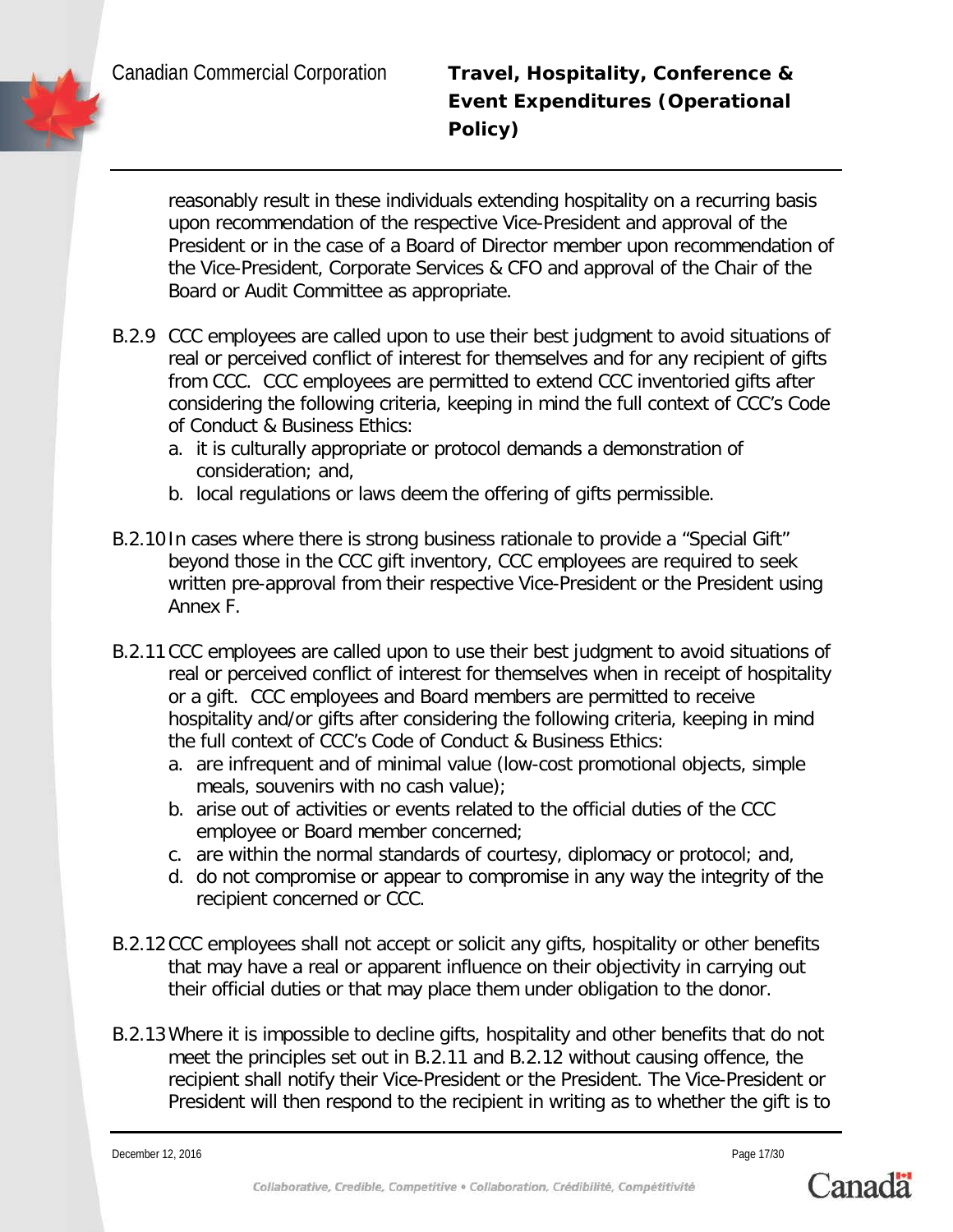

Canadian Commercial Corporation **Travel, Hospitality, Conference & Event Expenditures (Operational Policy)**

be retained by CCC, donated to charity, disposed of, or retained by the recipient concerned.

## **B.3 Reporting and Controls**

- B.3.1 When a public servant is the recipient of hospitality, he/she is responsible for ensuring that he or she does not seek reimbursement for equivalent meals or refreshments as a part of a travel claim or other expense claim.
- B.3.2 Claims for reimbursement of hospitality must be completed and include original itemized receipts/supporting documentation, be accompanied by the preapproval, and be approved in accordance with the Delegation of Financial Authority. Where actual hospitality costs exceed pre-approved estimates by more than ten percent (10%), a written explanation must accompany the claim for reimbursement. Claims for reimbursement of hospitality expenditures must list the names of the individuals to whom hospitality was extended. Where hospitality involves a group larger than 10 people it is sufficient to describe the nature of the event and to describe the participants in general terms without listing each participant by name. However, the most senior CCC participant should be named.
- B.3.3 CCC will have appropriate internal controls and an associated monitoring system in place to support periodic reviews of hospitality expenditures. This will also contribute to the validation of the annual report on the total annual spending on hospitality as set out in policy **provision 8.1.4.**

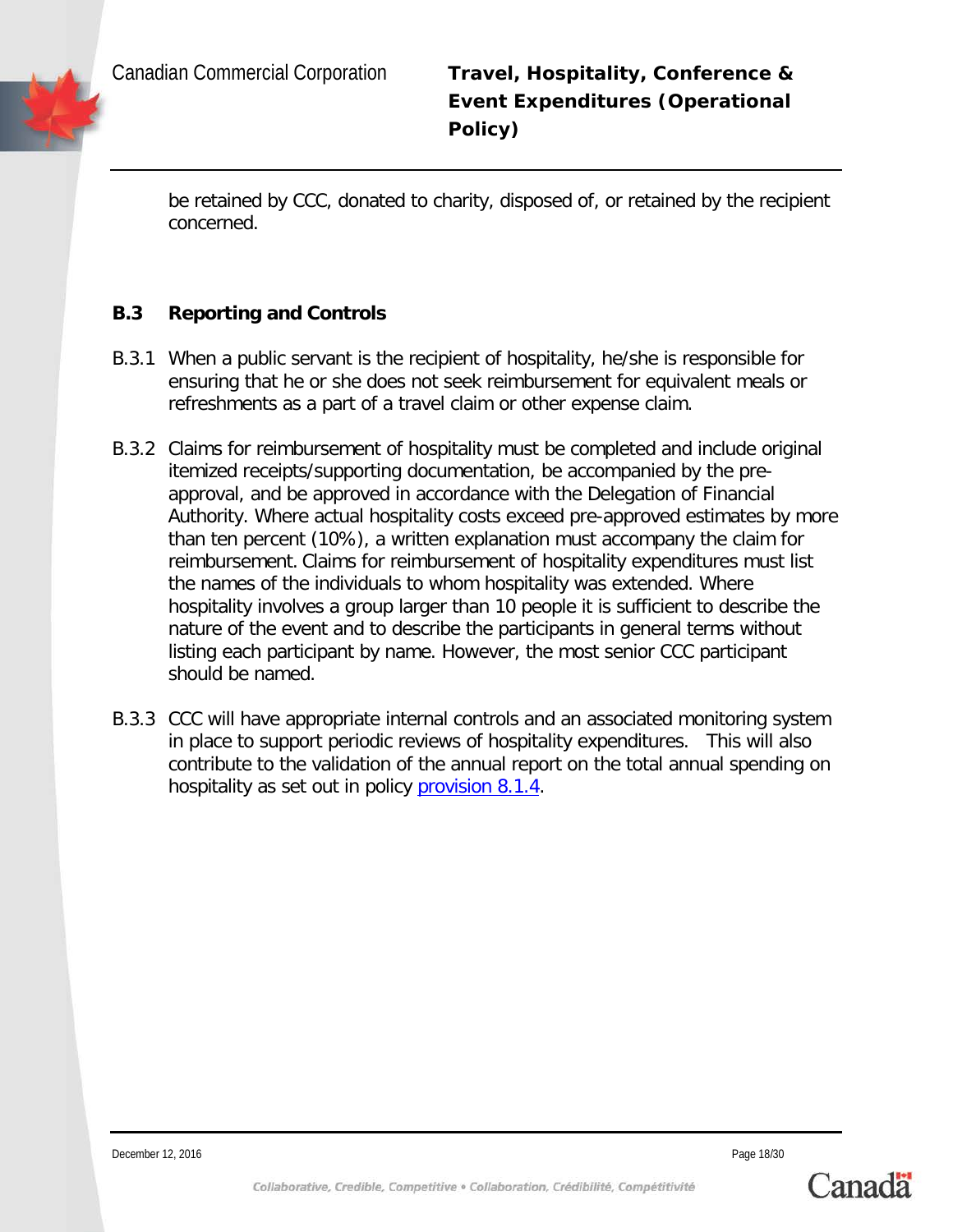

### **Annex A**

### **Canadian Commercial Corporation Hospitality Blanket Pre-Approval Form: President**

Given CCC's new focus on business development and the need to align its policies with the corporate objectives, CCC is adopting a blanket hospitality approach which will equip key CCC personnel to undertake hospitality in the ordinary course of business exercising their professional judgement.

### **Blanket Pre-Approval of Hospitality - President:**

Pre-approval of hospitality expenditures for the President is hereby set at a maximum of \$\_\_\_\_\_\_\_\_\_\_\_\_\_\_\_\_\_\_\_\_\_\_\_\_\_(Value) per event. For any single hospitality expenditure above this amount a separate pre-approval must be obtained in accordance with this policy.

Approved by: \_\_\_\_\_\_\_\_\_\_\_\_\_\_\_\_\_\_\_\_\_\_\_\_\_\_\_\_ Date: \_\_\_\_\_\_\_\_\_\_\_\_\_\_\_\_\_\_\_\_\_

Chairperson, Board of Directors

**Note: Once completed and approved, the original form is to be sent to CCC's Finance Unit to be filed with Delegation of Financial Authority documentation.**

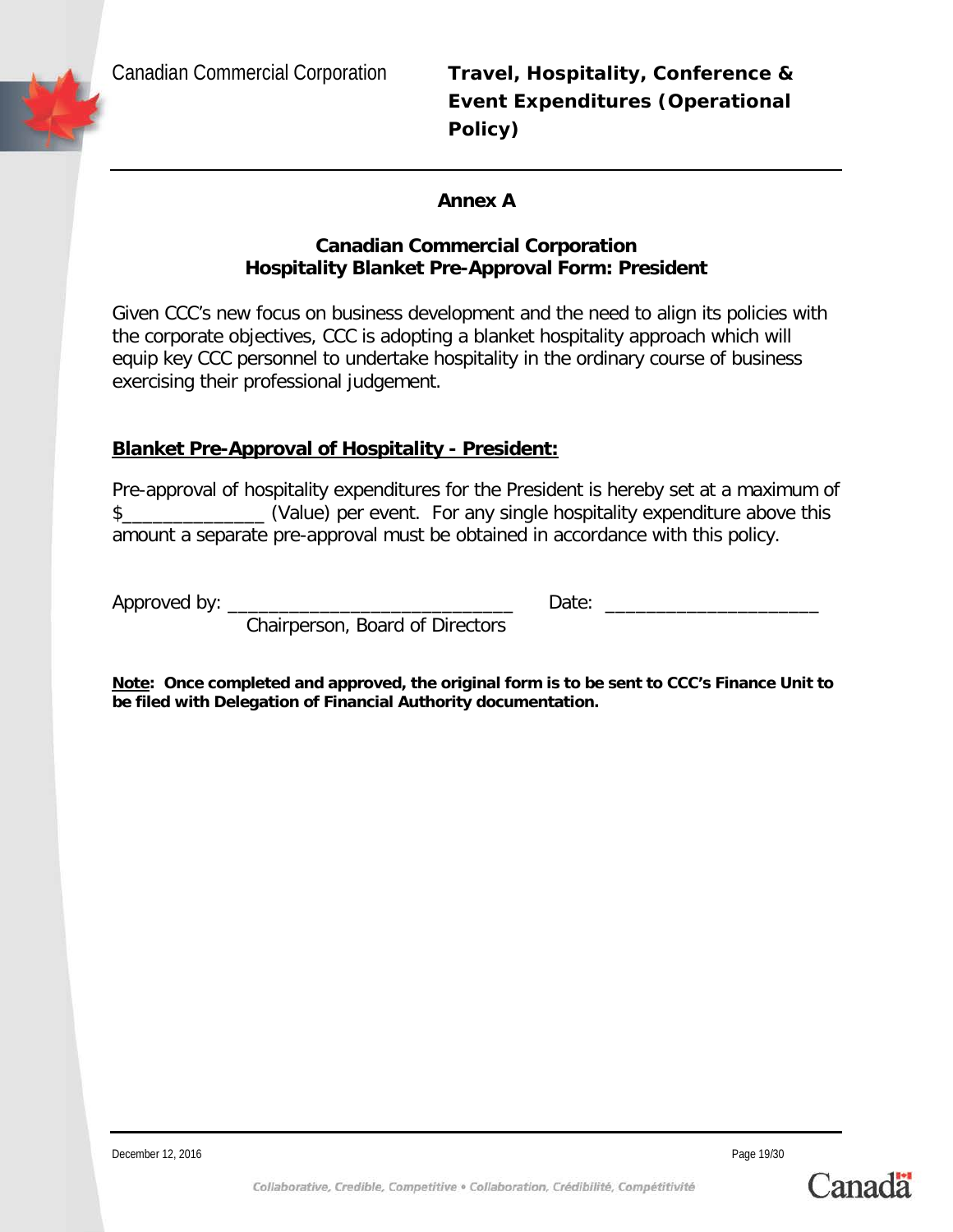

Canadian Commercial Corporation **Travel, Hospitality, Conference & Event Expenditures (Operational Policy)**

## **Annex B**

### **Canadian Commercial Corporation Hospitality Blanket Pre-Approval Form: Vice-Presidents**

Given CCC's new focus on business development and the need to align its policies with the corporate objectives, CCC is adopting a blanket hospitality approach which will equip key CCC personnel to undertake hospitality in the ordinary course of business exercising their professional judgement.

## **Blanket Pre-Approval of Hospitality - Vice-Presidents:**

Pre-approval of hospitality expenditures for Vice-Presidents is hereby set at a maximum of \$\_\_\_\_\_\_\_\_\_\_\_\_\_\_ (Value) per event. For any individual hospitality expenditure above this amount a separate pre-approval must be obtained in accordance with this policy.

Approved by: \_\_\_\_\_\_\_\_\_\_\_\_\_\_\_\_\_\_\_\_\_\_\_\_\_\_\_\_ Date: \_\_\_\_\_\_\_\_\_\_\_\_\_\_\_\_\_\_\_\_\_

President

**Note: Once completed and approved, the original form is to be sent to CCC's Finance Unit to be filed with Delegation of Financial Authority documentation.**

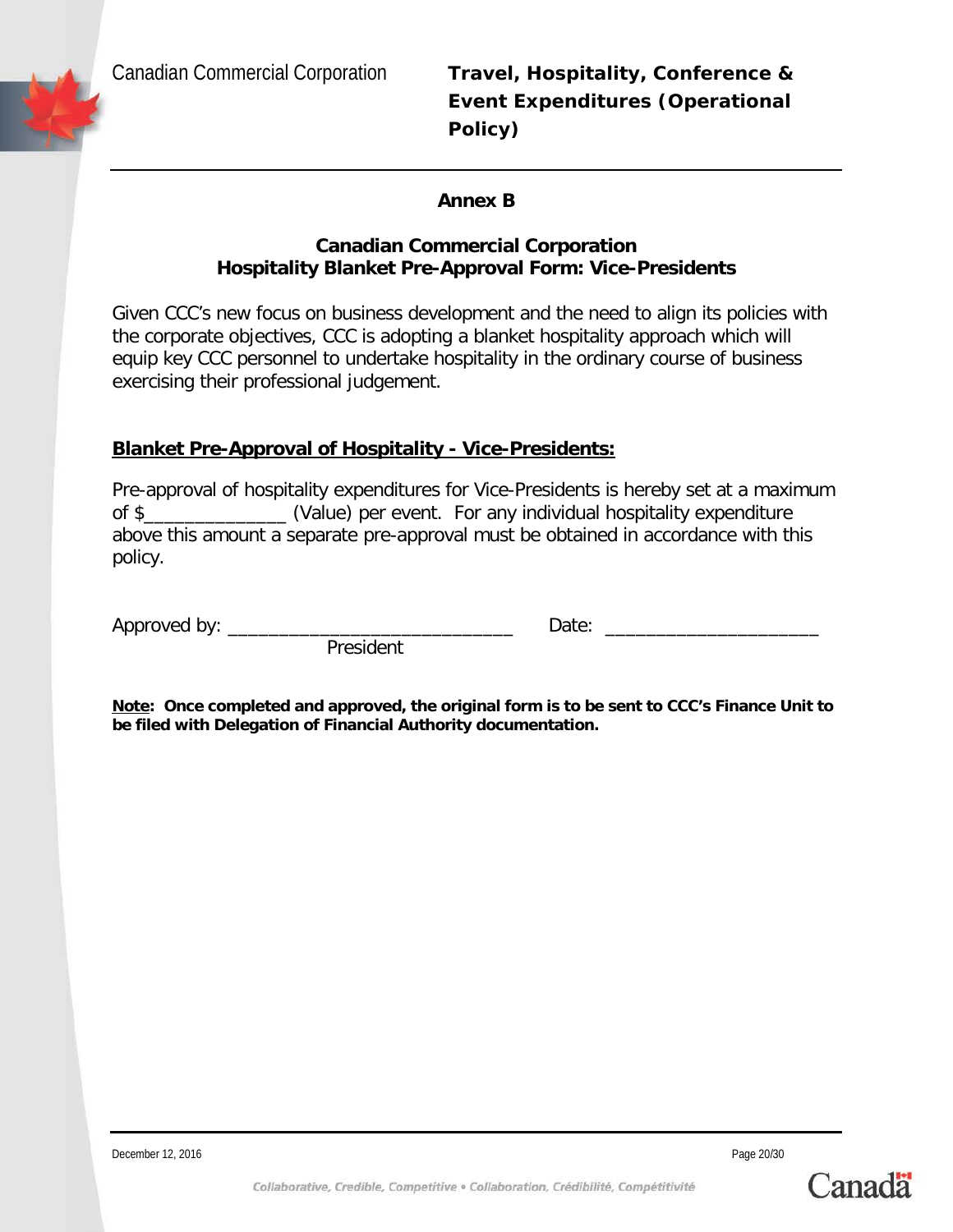

#### **Annex C**

### **Canadian Commercial Corporation Hospitality Blanket Pre-Approval Form: Non-Senior Executive CCC Personnel**

Given CCC's new focus on business development and the need to align its policies with the corporate objectives, CCC is adopting a blanket hospitality approach which will equip key CCC personnel to undertake hospitality in the ordinary course of business exercising their professional judgement.

#### **Part 1**: **Blanket Pre-approval of Hospitality Rationale - Non-Senior Executive CCC Personnel:**

### **Part 2: Blanket Pre-approval of Hospitality - Non-Senior Executive CCC Personnel:**

| Pre-approval of hospitality expenditures for                                         | (Employee)                 |
|--------------------------------------------------------------------------------------|----------------------------|
| Name) is hereby set at a maximum of \$                                               | (Value) per event. For any |
| individual hospitality expenditure above this amount a separate pre-approval must be |                            |
| obtained in accordance with this policy.                                             |                            |

| Recommended by: |                  | Date: |  |
|-----------------|------------------|-------|--|
|                 | Vice-President * |       |  |
| Approved by:    |                  | Date: |  |
|                 | President        |       |  |

\* Recommendation is required by the respective Vice-President of the non-senior executive CCC personnel.

**Note: Once completed and approved, the original form is to be sent to CCC's Finance Unit to be filed with Delegation of Financial Authority documentation.**

December 12, 2016 Page 21/30

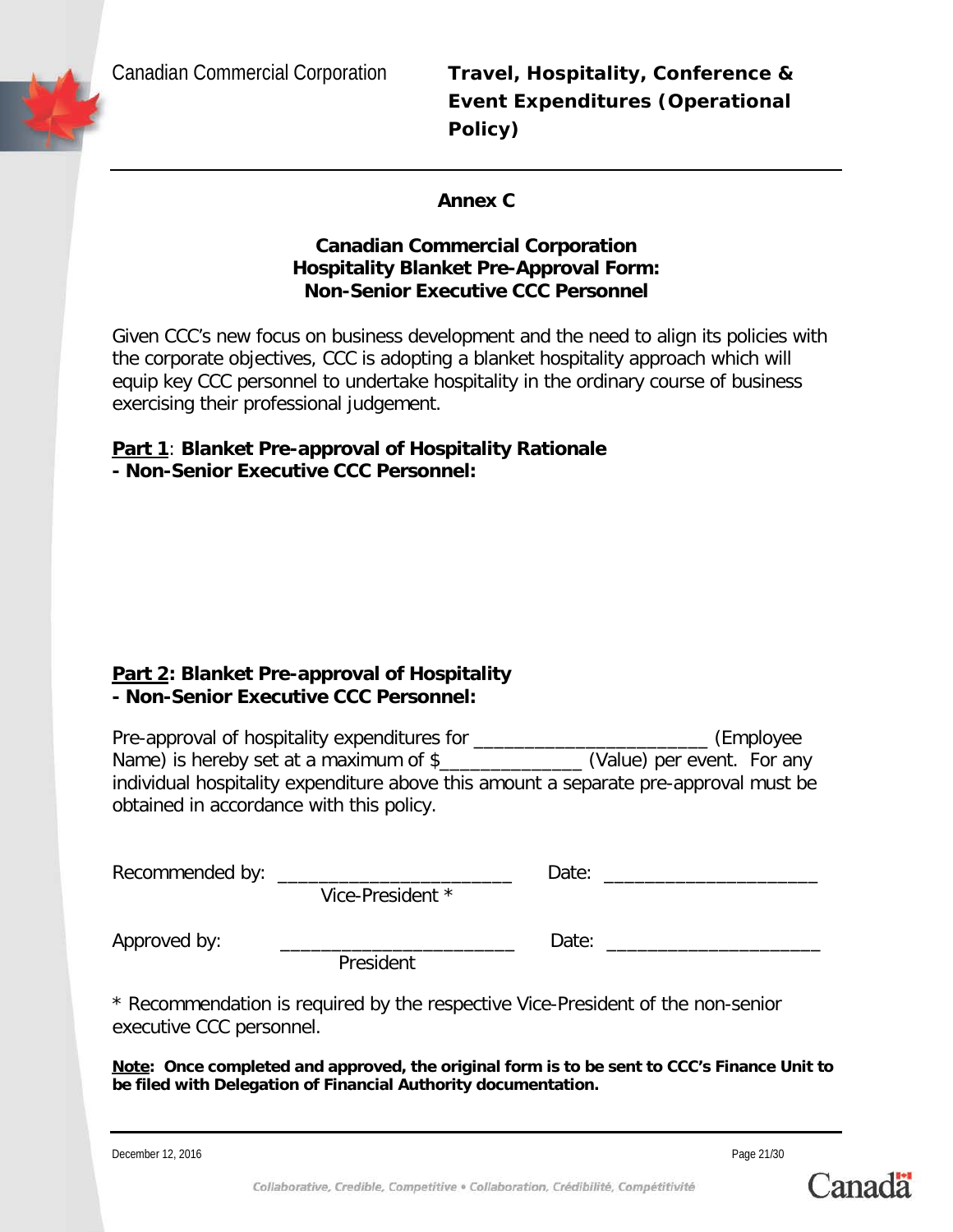

#### **Annex D**

### **Canadian Commercial Corporation Hospitality Blanket Pre-Approval Form: Chairperson, CCC Board of Directors**

Given CCC's new focus on business development and the need to align its policies with the corporate objectives, CCC is adopting a blanket hospitality approach which will equip CCC Board members to undertake hospitality in the ordinary course of business exercising their professional judgement.

#### **Part 1**: **Blanket Pre-approval of Hospitality Rationale - Chairperson, CCC Board of Directors:**

### **Part 2: Blanket Pre-approval of Hospitality - Chairperson, CCC Board of Directors:**

Pre-approval of hospitality expenditures for **Example 2018** (Chairperson, CCC Board of Directors Name) is hereby set at a maximum of \$ (Value) per event. For any individual hospitality expenditure above this amount a separate pre-approval must be obtained in accordance with this policy.

|              | Recommended by: __________________            | Date: |  |
|--------------|-----------------------------------------------|-------|--|
|              | Vice-President, Corporate<br>Services and CFO |       |  |
| Approved by: |                                               | Date: |  |

Chairperson, Audit Committee

**Note: Once completed and approved, the original form is to be sent to CCC's Finance Unit to be filed with Delegation of Financial Authority documentation.**

December 12, 2016 Page 22/30

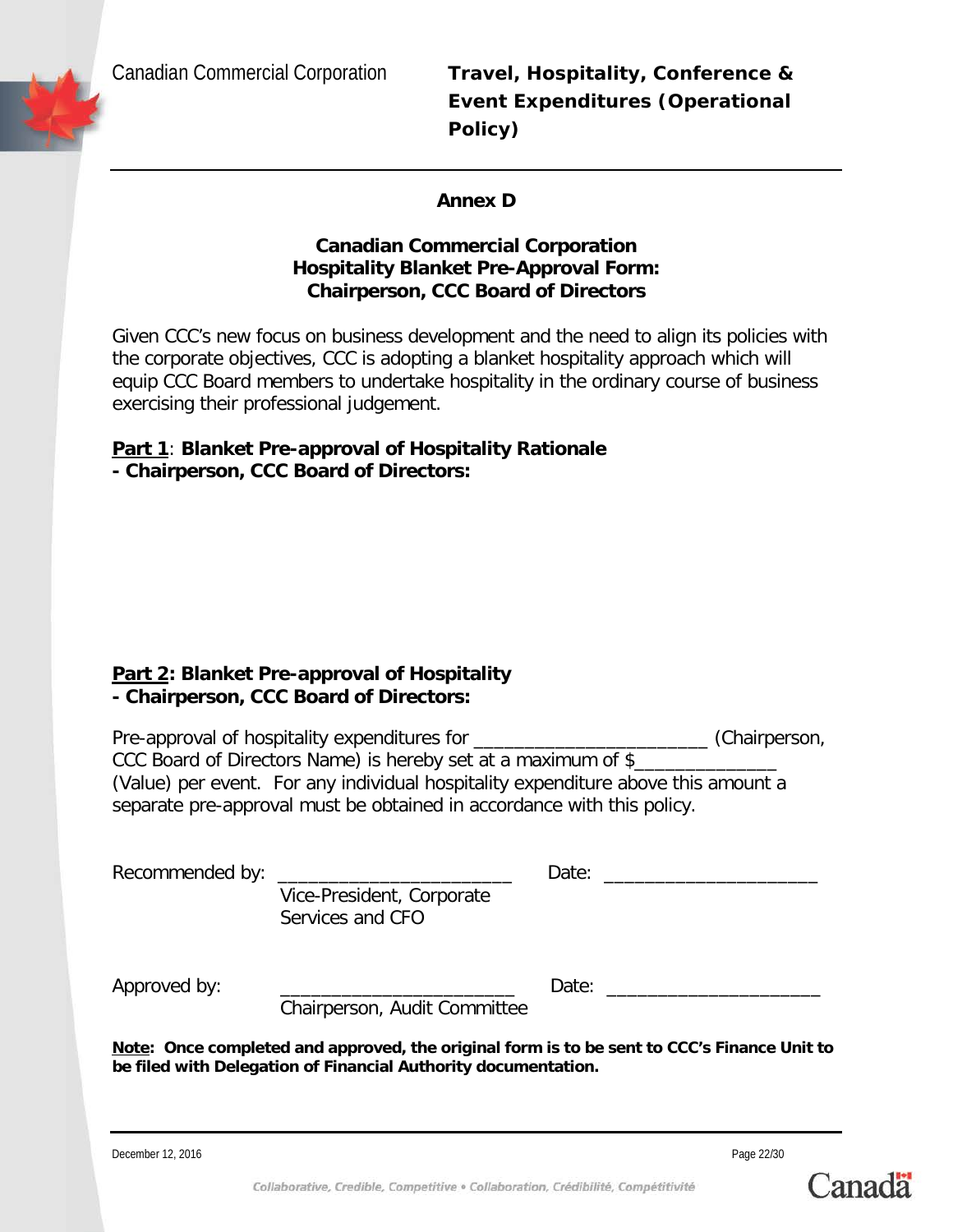

### **Annex E**

### **Canadian Commercial Corporation Hospitality Blanket Pre-Approval Form: CCC Board Member**

Given CCC's new focus on business development and the need to align its policies with the corporate objectives, CCC is adopting a blanket hospitality approach which will equip CCC Board members to undertake hospitality in the ordinary course of business exercising their professional judgement.

# **Part 1**: **Blanket Pre-approval of Hospitality Rationale**

**- CCC Board Member:**

### **Part 2: Blanket Pre-approval of Hospitality - CCC Board Member:**

Pre-approval of hospitality expenditures for \_\_\_\_\_\_\_\_\_\_\_\_\_\_\_\_\_\_\_\_\_\_\_\_\_\_\_(CCC Board Member Name) is hereby set at a maximum of \$\_\_\_\_\_\_\_\_\_\_\_\_\_\_\_ (Value) per event. For any individual hospitality expenditure above this amount a separate pre-approval must be obtained in accordance with this policy.

|              |                                 | Date: |
|--------------|---------------------------------|-------|
|              | Vice-President, Corporate       |       |
|              | Services and CFO                |       |
|              |                                 |       |
| Approved by: |                                 | Date: |
|              | Chairperson, Board of Directors |       |

**Note: Once completed and approved, the original form is to be sent to CCC's Finance Unit to be filed with Delegation of Financial Authority documentation.**

December 12, 2016 Page 23/30

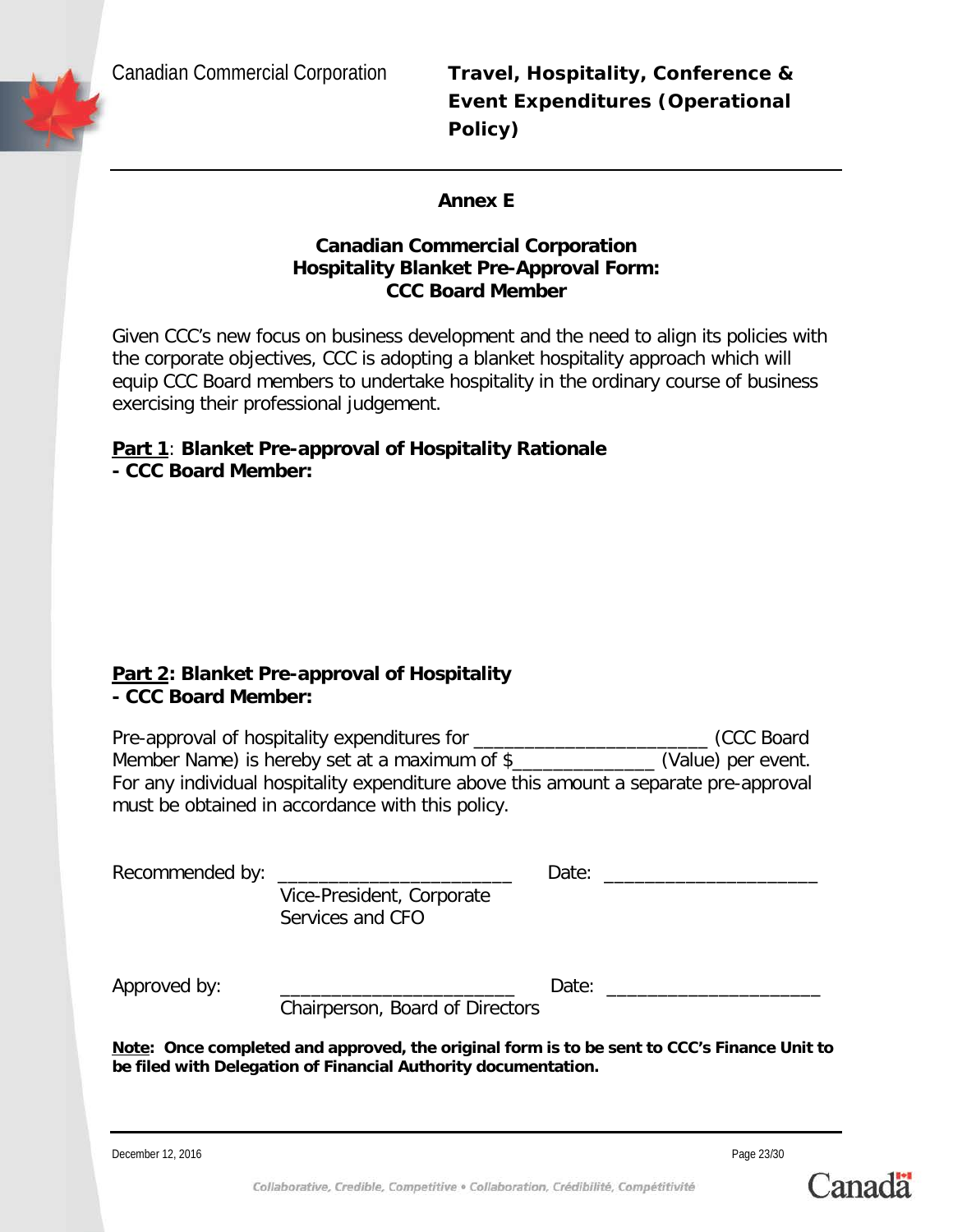Canadian Commercial Corporation **Travel, Hospitality, Conference &** 



**Event Expenditures (Operational Policy)**

### **Annex F**

### **Canadian Commercial Corporation Special Gift Pre-Approval Form**

### **Part 1**: **Special Gift Rationale**

(Describe event and purpose here; indicate potential conflicts of interest or risks with mitigation strategy, if any)

### **Part 2: Special Gift Application and Pre-Approval**

Employee Name

Requested by: \_\_\_\_\_\_\_\_\_\_\_\_\_\_\_\_\_\_\_\_\_\_\_ Date: \_\_\_\_\_\_\_\_\_\_\_\_\_\_\_\_\_\_\_\_\_

President or Vice-President

Approved by: \_\_\_\_\_\_\_\_\_\_\_\_\_\_\_\_\_\_\_\_\_\_\_\_ Date: \_\_\_\_\_\_\_\_\_\_\_\_\_\_\_\_\_\_\_\_\_

**Note: Once completed and approved, the original of this form is to be included with the claim for reimbursement of hospitality expenditures.**

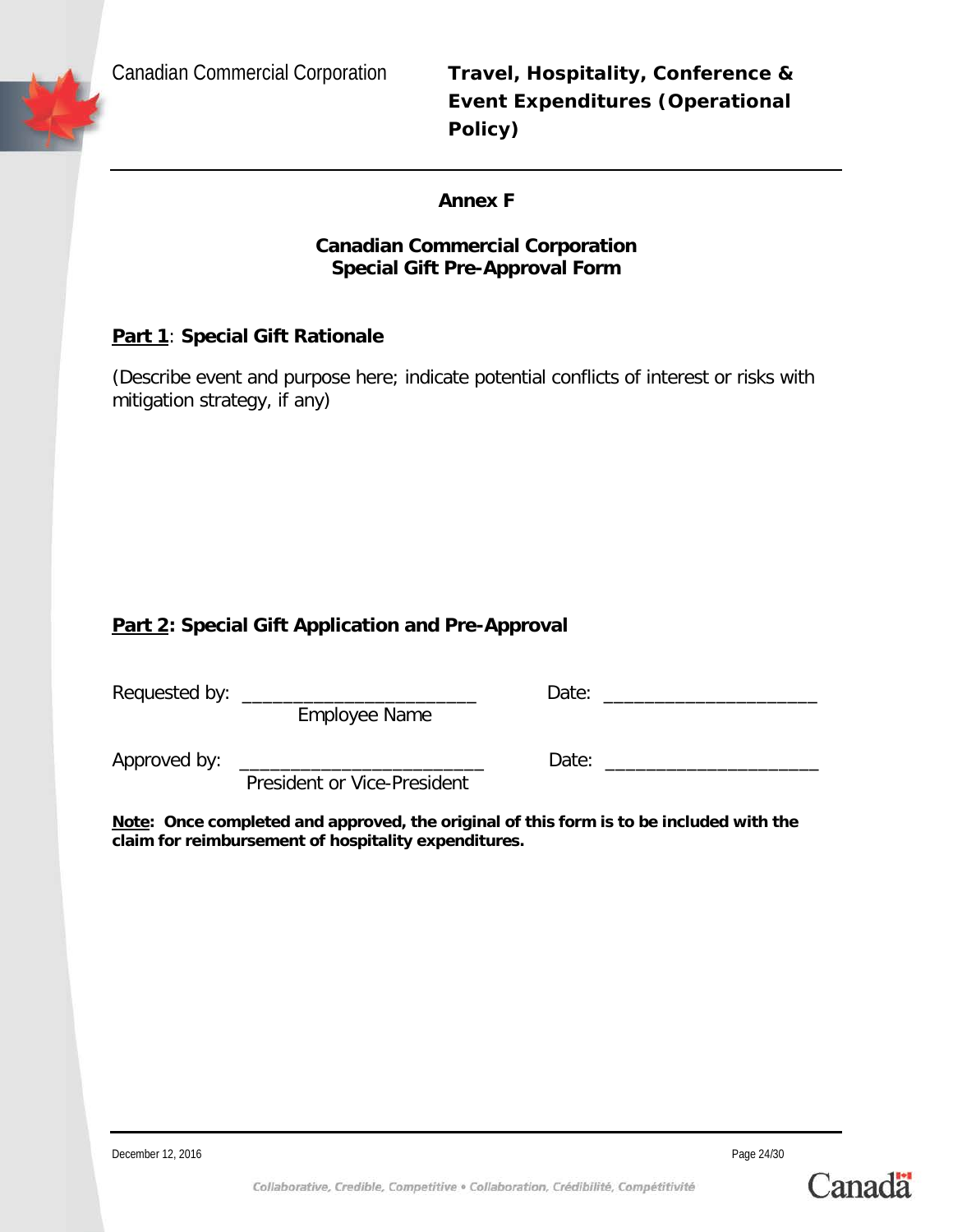## **Appendix C - Specific requirements for Conferences**

## **Introduction**

[Conferences](#page-28-1) or similar events often provide unique opportunities for exchange, debates, networking or discussion of specialized or professional information, including establishing or maintaining relationships necessary for the conduct of CCC business or the delivery of the core mandate CCC. Conferences tend to be organized by external organizations and participants are charged fees to attend. To that end, conference approval authorities are conscious of the need for prudence and probity including justification where travel approval is required under Appendix A or under the event approval requirements of Appendix D.

## **C.1 Planning**

- C.1.1 The objective of attending a conference will be principally to support the delivery of the core mandate of CCC and should be specified in the applicable conference approval document. Where travel is involved the travel authorization elements of Table 1 in Appendix A will apply as well as the rationale for the minimum number of necessary conference participants.
- C.1.2 The number of employees attending a conference from CCC will be the minimum necessary to achieve CCC objectives.
- C.1.3 When CCC is organizing a conference it will consider the availability and appropriateness of virtual presence or other remote meeting solutions to minimize costs for participating departments or other participants, and will use available government facilities as a first choice.

### **C.2 Conference Authorization**

- C.2.1 The conference approval authority is both the Vice-President, Corporate Services & Chief Financial Officer along with the delegate as set out in the Delegation of Financial Authority matrix.
- C.2.2 Where multiple employees at CCC will be attending the same conference which constitutes an event, the total planned conference costs will be provided for approval to the most senior approval authority as defined under Appendix D.

December 12, 2016 Page 25/30

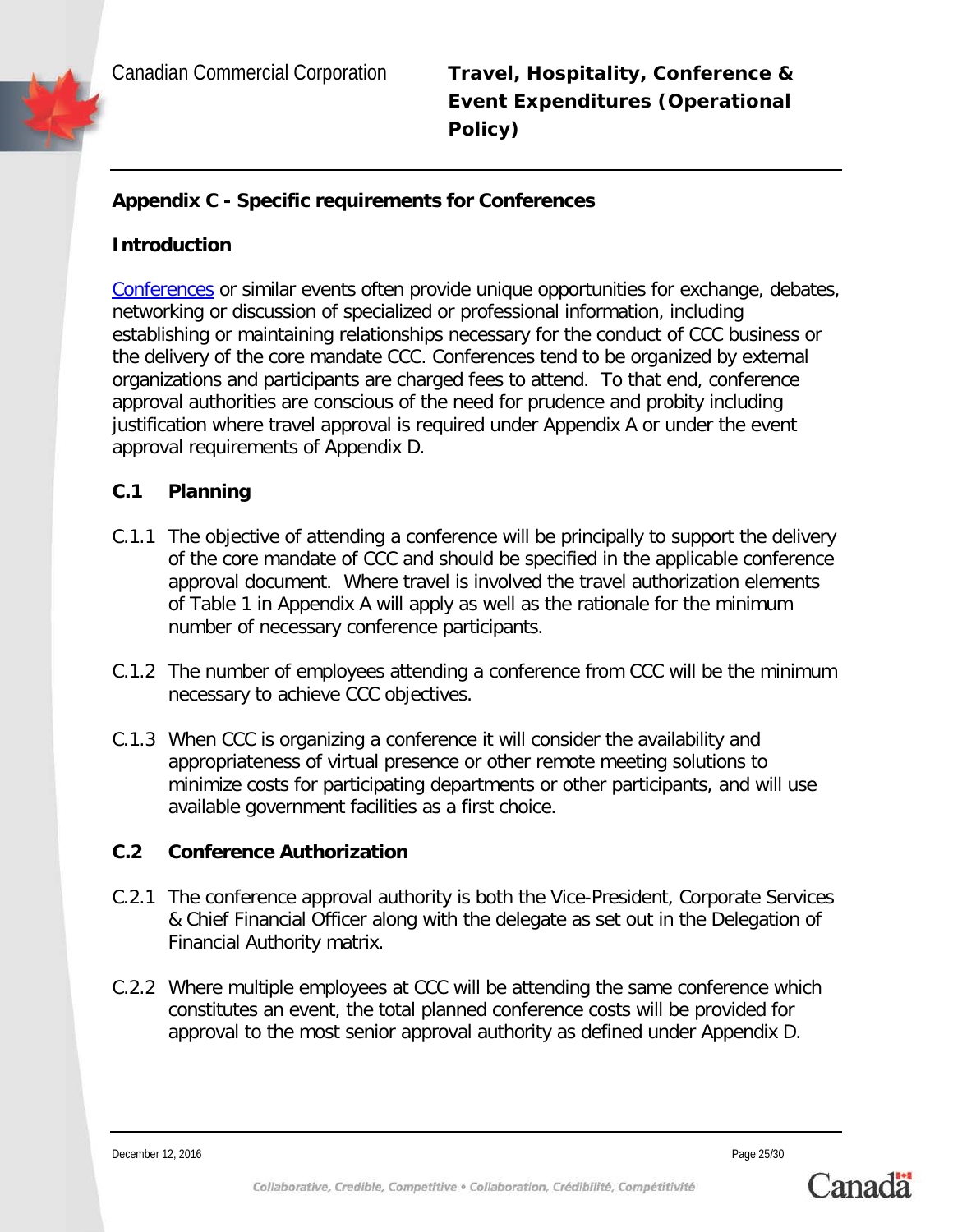

Canadian Commercial Corporation **Travel, Hospitality, Conference & Event Expenditures (Operational Policy)**

## **C.3 Reporting and Controls**

C.3.1 CCC will have appropriate internal controls and an associated monitoring system in place to support periodic reviews of conference expenditures. This will also contribute to the validation of the annual report on the total annual spending on conferences as set out in [provision 8.1.4.](#page-3-0)

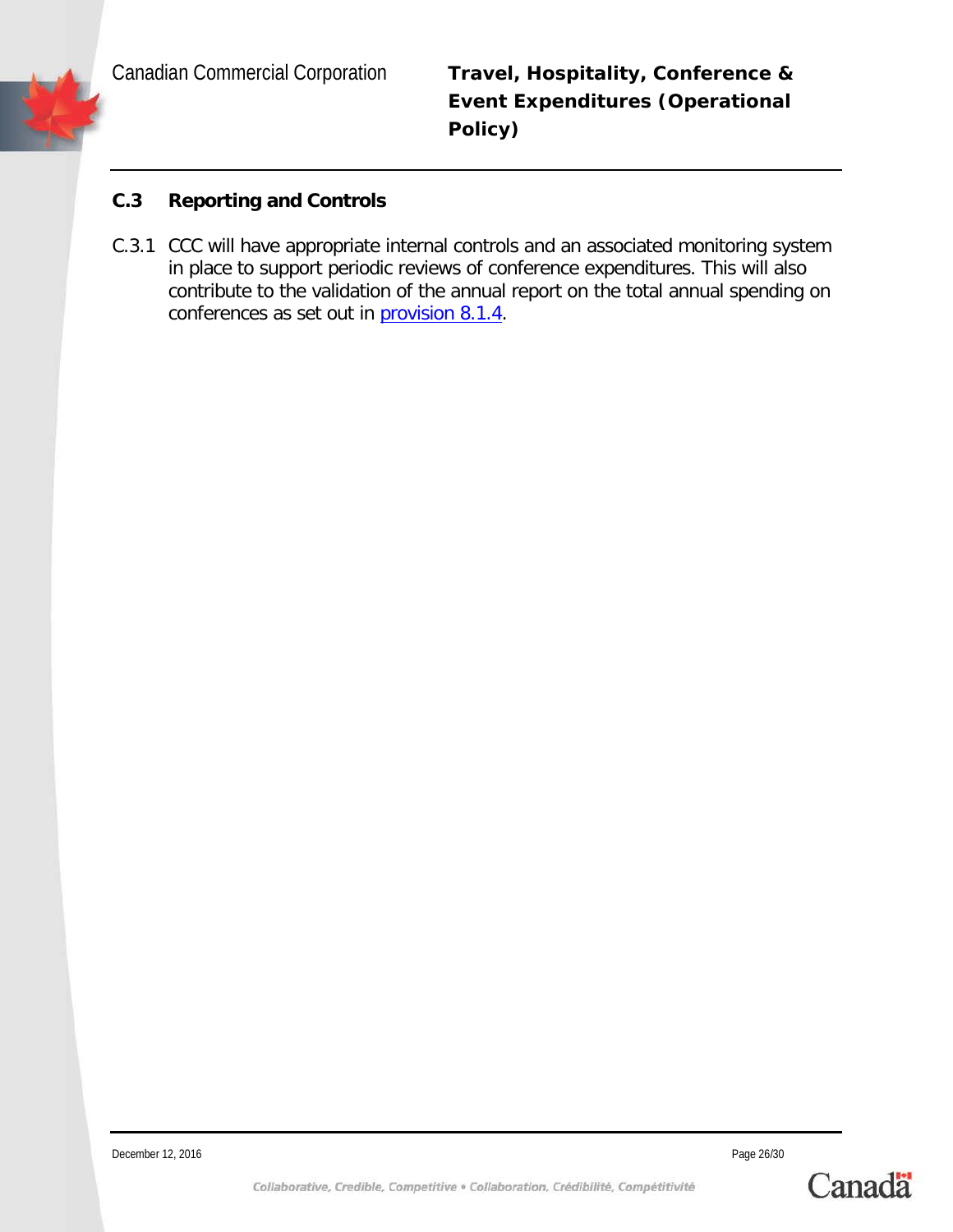### **Appendix D - Specific requirements for events**

## **Introduction**

[Events](#page-28-2) typically represent or support the business activities and governance of CCC and may include both employees and non-public servants. In keeping with the provisions of this Appendix, the approval of planned spending on events will be subject to appropriate disclosure that supports both Board and President oversight of CCC.

## **D.1 Planning**

- D.1.1 CCC will determine the maximum number of employees that are appropriately attending the same event in considering the appropriate event approval authority as specified in section D.2. This will include obtaining the records of the planned costs where travel is involved, as well as other cost factors when CCC is hosting an event such as professional services and facilities rental that will usually fall under a specific fund centre.
- D.1.2 In situations where the primary purpose of an event relates to the direct delivery of the core mandate of CCC approvals as set out in section D.2 are not required. All other appendices to this policy continue to apply.
- D.1.3 Training activities are considered events. The following criteria define training that does not require event approvals, note that all other appendices to this policy continue to apply, as set out in section D.2 including:
	- a. Formalized programs approved and delivered by CCC to staff to ensure that staff are qualified to perform their assigned duties;
	- b. Formalized program of instruction to ensure that staff are qualified to perform their assigned duties approved by CCC and delivered by a third party such as the Canada School of Public Service, universities or colleges; or
	- c. Formalized program of instruction or accreditation approved by a professional body as recognized by federal or provincial statute and delivered by organizations certified by the professional body, including for the purpose of acquiring or maintaining those accreditations required by staff as part of their duties.

# **D.2.1 Event Authorization**

D.2.1 President pre-approval is required when total planned CCC costs associated with an event will exceed \$25,000.

December 12, 2016 Page 27/30

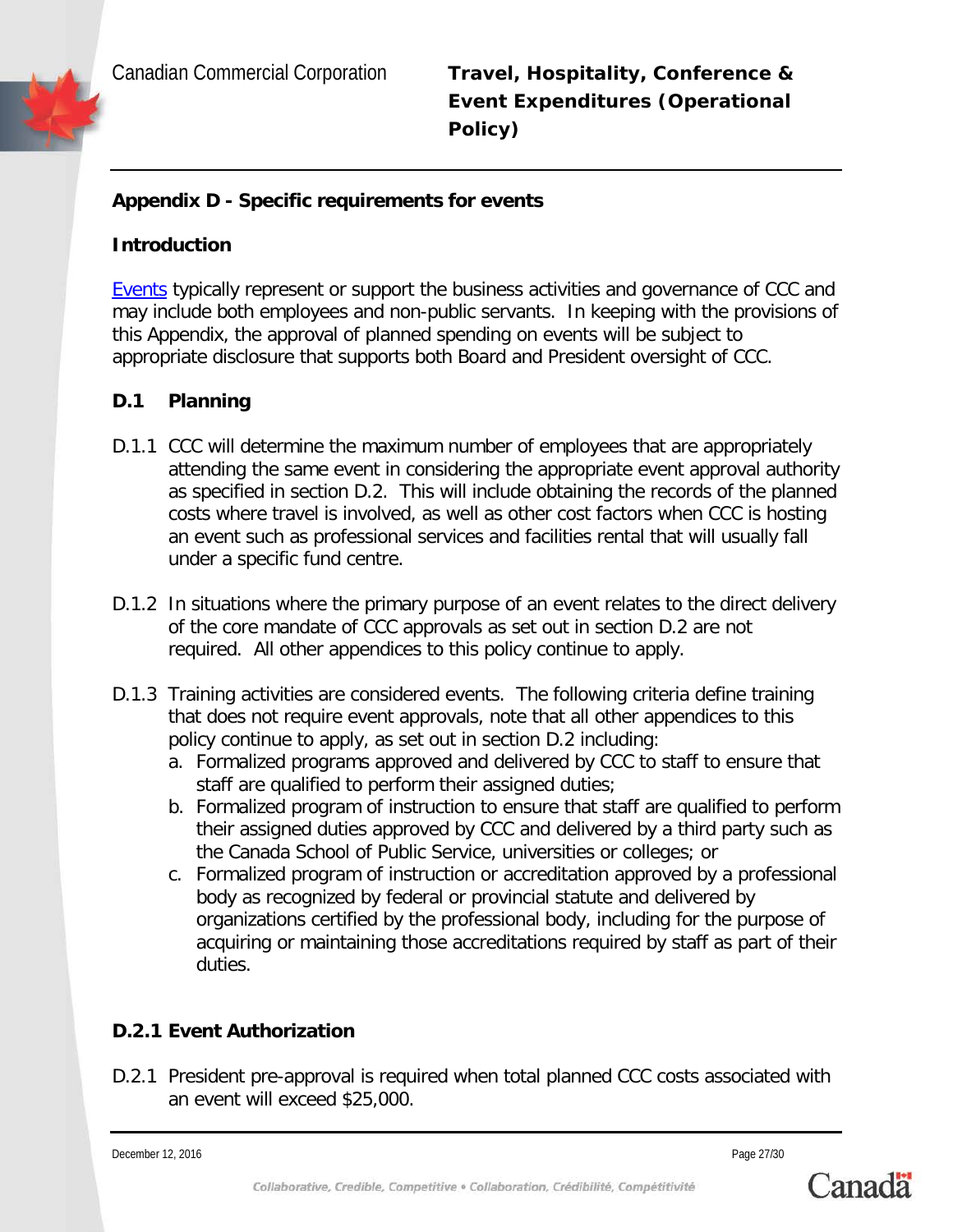

Canadian Commercial Corporation **Travel, Hospitality, Conference & Event Expenditures (Operational Policy)**

- D.2.2 Where an event requiring President approval is hosted by CCC, the Audit Committee will also be provided, for information purposes, the total planned and actual CCC costs.
- D.2.3 Vice-President pre-approval of an event is required when the event has a total planned CCC cost of \$25,000 or less.
- D.2.4 For the calculation of the total CCC costs for a single event in order to determine the required approval authority, total costs are to include items such as conferences fees, professional services charges, hospitality, accommodation, transportation, meals, taxes, gratuities and service charges, and other relevant costs directly attributable to the particular event. These costs exclude salary costs and other fixed operating costs as part of the on-going operations of CCC.

## **D.3 Reporting and Controls**

D.3.1 CCC will have appropriate internal controls and an associated monitoring system in place to support periodic reviews of event expenditures.

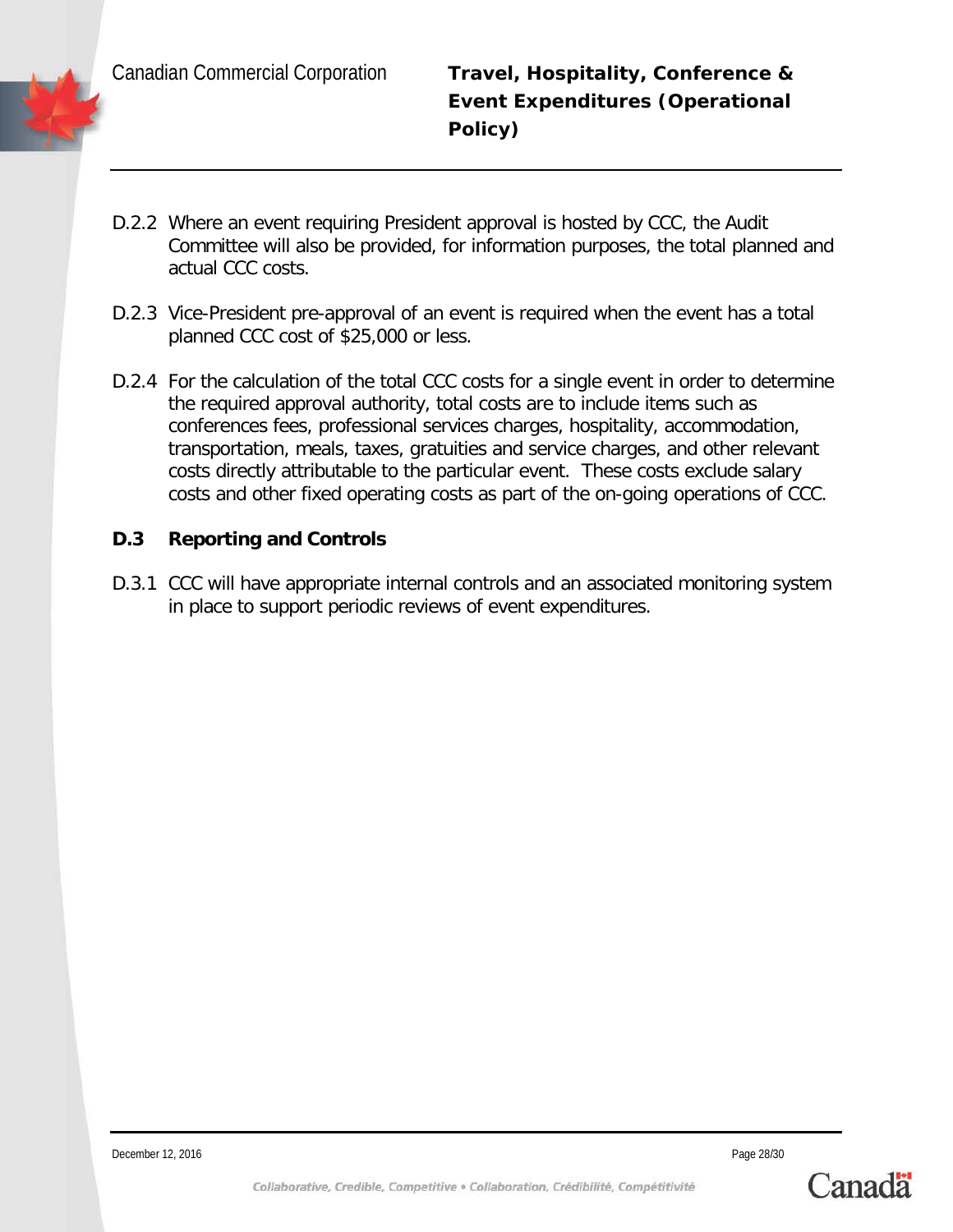### **Appendix E - Definitions**

### **Business meetings**

meetings conducted to advance CCC objectives or operations, including CCC and/or interdepartmental working sessions, work planning meetings, advisory and corporate management committees and staff retreats. Business meetings may or may not involve non-public servants. Typically, meetings that take place as part of sound management and governance of a Crown Corporation, including meetings of Board of Directors & Committees, are considered business meetings.

### <span id="page-28-1"></span>**Conferences**

refers to a congress, convention, seminar, symposium or other formal gathering, which are usually organized by a third party external to CCC, where participants debate or are informed of the status of a discipline (e.g. sciences, economics, technology, management). Guest speakers are often part of such conferences that involve employees and/or non-public servants. Retreats, work-planning meetings and training seminars or courses that provide training are not considered as conferences.

### <span id="page-28-0"></span>**Entertainment**

includes, but is not limited to tickets to musical, theatre, sporting or similar events, tours of local or other places of interest, and other similar activities for reasons of courtesy, diplomacy and protocol.

### <span id="page-28-2"></span>**Events**

include business meetings, CCC or corporate management meetings, conferences as well as any other formal gathering of public servants or non-public servants invited to participate in these activities including prestigious ceremonies, awards and recognition ceremonies. Events do not include meetings or activities whose sole purpose is the direct delivery of core CCC mandate.

### **Hospitality**

consists of the provision of meals, beverages or refreshments to non-public servants in events which are necessary for the effective conduct of CCC business and for courtesy, diplomacy or protocol purposes. In some circumstances and within restrictions defined in this policy, hospitality can also be provided to employees. Exceptionally, in situations involving non-public servants, it may also include entertainment, local transportation to and from events as well as other